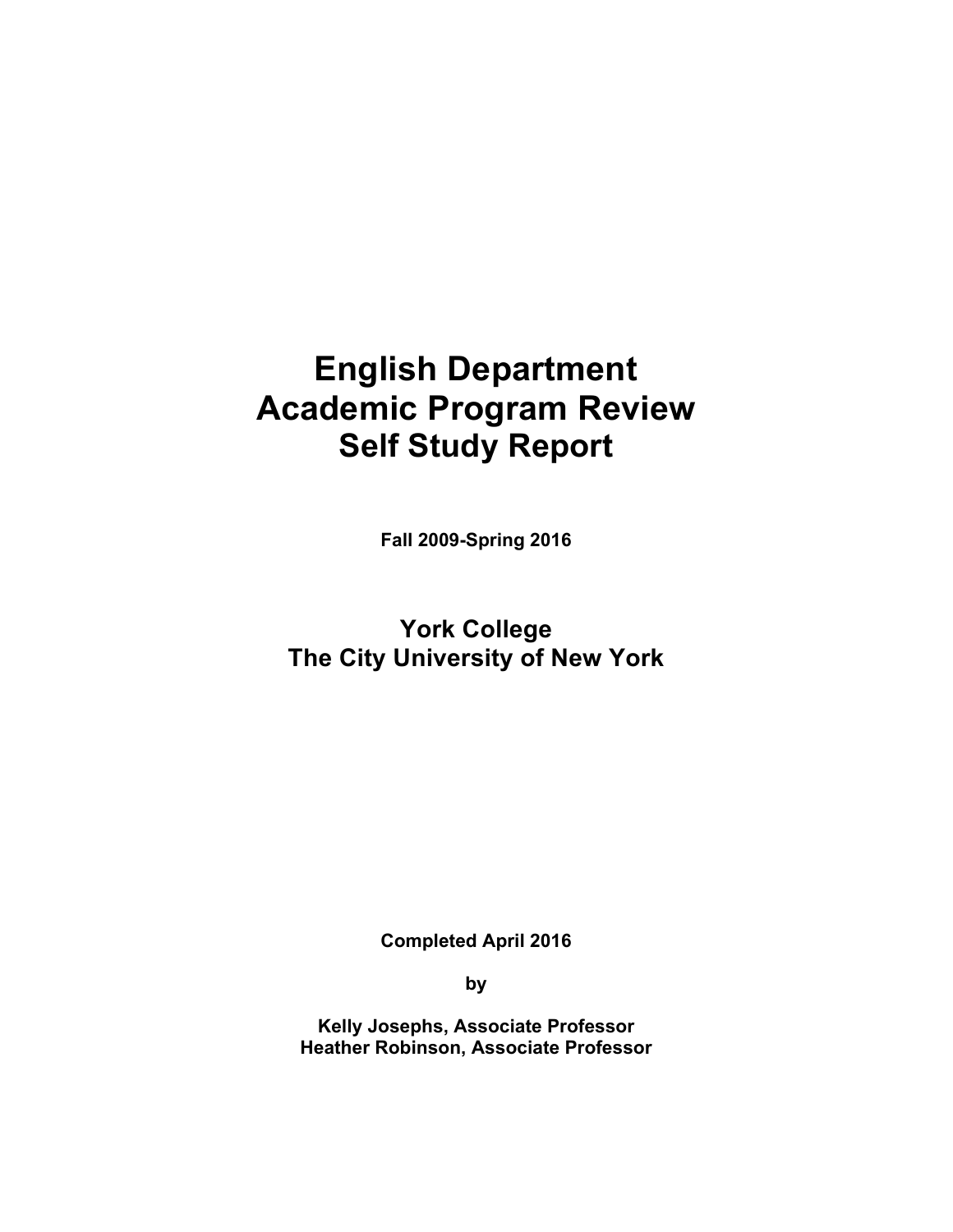# Table of Contents

# Preface

| I. Overview of the Department of English                           |                 |
|--------------------------------------------------------------------|-----------------|
| A. Mission                                                         | 1               |
| 1. The English Department                                          | $\mathbf 1$     |
| 2. The English Major and English Minor                             | $\mathbf{1}$    |
| 3. The Journalism Major and Journalism Minor                       | $\overline{2}$  |
| 4. The Writing Program                                             |                 |
| 5. General Education and Specialized Writing Courses               | $\frac{3}{3}$   |
| <b>B. Governance Structure</b>                                     | 4               |
| 1. Department                                                      | 4               |
| 2. Service Responsibilities                                        | $\mathbf 5$     |
| C. Resources of the Department                                     | $\overline{7}$  |
| 1. Staff                                                           | $\overline{7}$  |
| 2. Facilities and Equipment                                        | $\overline{7}$  |
| 3. Budget                                                          | 10              |
|                                                                    |                 |
| II. Curricular and Co-Curricular Activities                        | 11              |
| A. Majors and Minors                                               | 11              |
| B. Curriculum Revisions and Changes                                | 11              |
| C. Enrollment trends                                               | 15              |
| D. Writing Across the Curriculum                                   | 15              |
| E. Fostering Student Learning and Enrichment                       | 17 <sub>2</sub> |
| F. Journalism Fieldwork Courses                                    | 19              |
| G. Graduation Rates                                                | 19              |
| H. Fostering Student Learning in Writing Courses: A Proposal for a |                 |
| Studio Program                                                     | 21              |
|                                                                    |                 |
| III. The Faculty: Scholarship and Instruction                      | 22              |
| A. The Faculty                                                     | 22              |
| <b>B.</b> Scholarship                                              | 24              |
| C. Faculty Workload                                                | 24              |
| 1. Teaching                                                        | 24              |
| 2. Service and Administration                                      | 26              |
| 3. Faculty Survey                                                  | 34              |
|                                                                    |                 |
| IV. Students and Student Support Services                          | 35              |
| A. Academic Advisement                                             | 35              |
| <b>B. The Writing Center</b>                                       | 36              |
| 1. Mission                                                         | 36              |
| 2. Administration                                                  | 36              |
| 3. New Initiatives: AY 2015-2016                                   | 36              |
| 4. Needs                                                           | 37              |
| C. Demographic Trends                                              | 38              |
| 1. Gender                                                          | 38              |
| 2. Race and Ethnicity                                              | 39              |
| 3. Language                                                        | 41              |
| 4. Demographic Recommendations                                     | 41              |
|                                                                    |                 |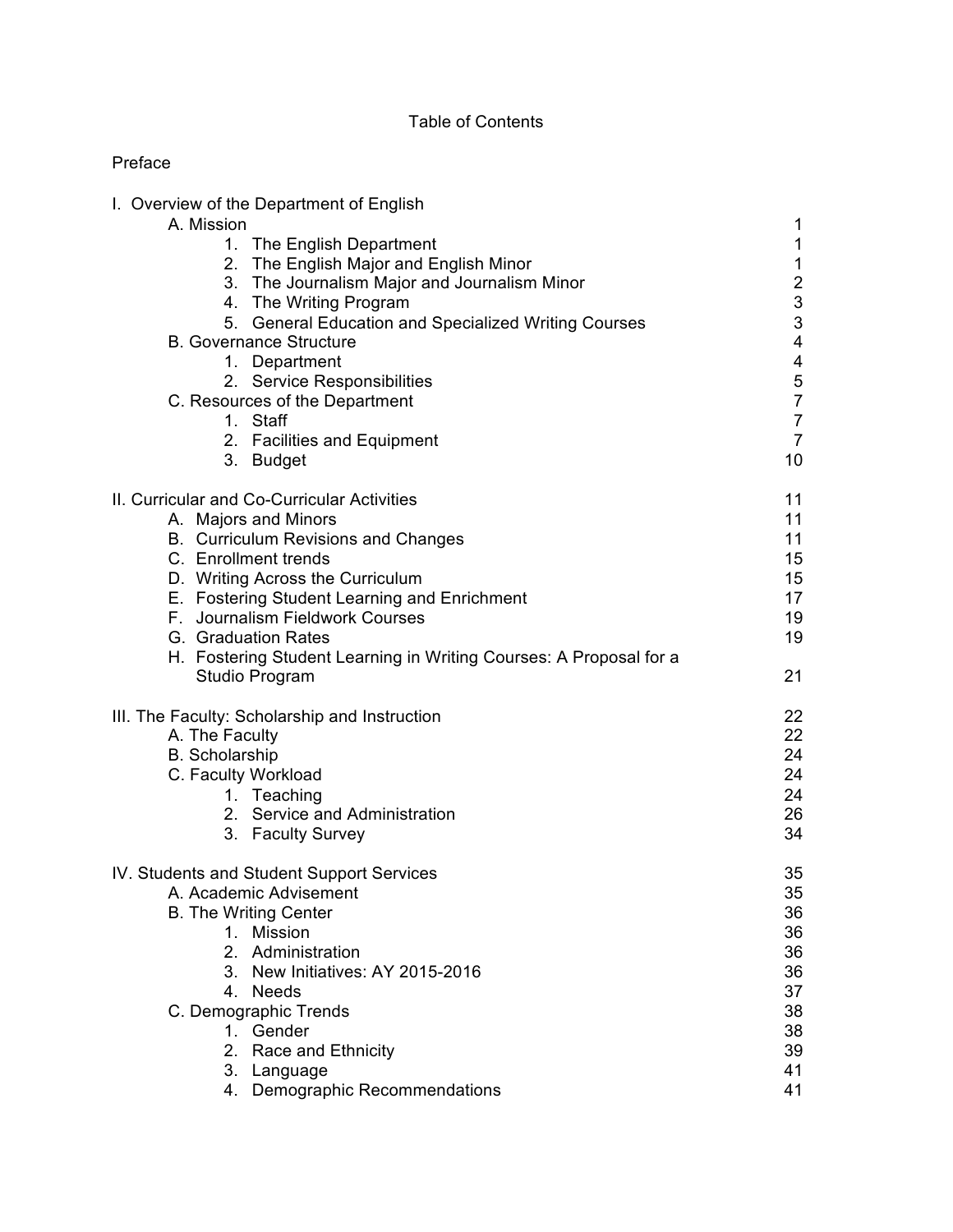| V. Student Learning and Assessment        | 43 |
|-------------------------------------------|----|
| A. Grading                                | 43 |
| B. Outcomes Assessment - A Case Study     | 45 |
| 1. English                                | 45 |
| 2. Journalism                             | 46 |
| VI. Conclusion: Plans and Recommendations |    |

| <b>Appendices</b> |  |
|-------------------|--|
|-------------------|--|

| А.        | <b>York College Mission and Vision Statements</b>                | 50  |
|-----------|------------------------------------------------------------------|-----|
| <b>B.</b> | <b>English Department Office Staff Job Descriptions</b>          | 51  |
| C         | English Department Budgets, 2003-2014                            | 62  |
| D.        | 4-Year Planners, Major and Minor Designs                         | 63  |
| Е.        | <b>Current Course Rotation Schedule</b>                          | 80  |
| F.        | Writing Intensive Courses by Discipline, 2011-2016               | 81  |
| G.        | <b>Student Research Day Participation</b>                        | 83  |
| Η.        | Studio Program Proposal                                          | 85  |
| L.        | Full-Time Faculty Publications and Scholarly Activity, 2010-2016 | 88  |
| J.        | <b>English Department Faculty Survey</b>                         | 100 |
| Κ.        | <b>English Department Student Survey</b>                         | 105 |
| L.        | <b>English Department Assessment Plan and Grids</b>              | 107 |
|           |                                                                  |     |

# **Figures**

Figure 1: English Department Organizational Chart

Figure 2: English Department Full Time Faculty Areas of Specialization

Figure 3: English Major Rubric

Figure 4: Journalism Major Rubric

# **Tables**

- Table 1: English Department Major Enrollments
- Table 2: English Department Minor Enrollments
- Table 3: Online, hybrid and face-to-face course offerings
- Table 4: Graduation Rates
- Table 5: Full-Time Faculty Composition, 2010-2015
- Table 6: Full- vs Part-time Faculty Workload
- Table 7: SETE averages for English Department courses, 2010-2015
- Table 8: Administrative Roles, Fall 2009-Spring 2016
- Table 9: Service Roles, Fall 2009-Spring 2016
- Table 10: Grade distribution chart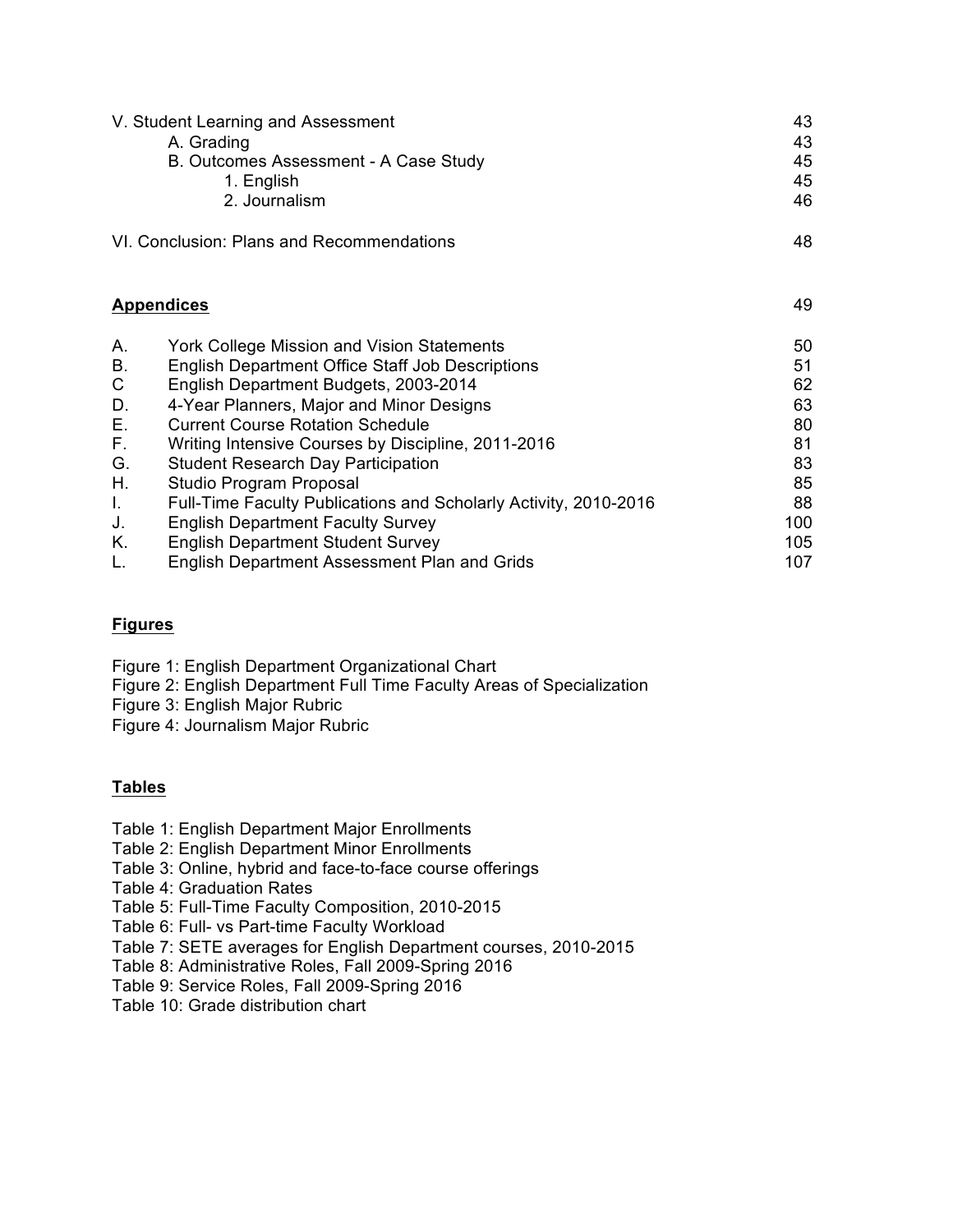#### **PREFACE**

 The Academic Program Review (APR) for the Department of English is a comprehensive overview of the Department, the programs, majors, minors and general education courses Journalism. Minors are offered in English, Journalism, and Creative Writing. The English Department also administers the York College Writing Program, which includes the Writing Center and the Writing Across the Curriculum Program. In addition, the Department offers General Education courses in the following categories: English Composition, Creative Expression, World Cultures and Global Issues, U.S. and Its Diversity, and the College Option. offered by the three programs within it. The Department offers majors in English and

 This Academic Program Review is the collaborative result of many of the full-time faculty members and the staff of the English Department. Members of the Department Assessment committee were responsible for development of individual sections and analyzing and compiling data, which was collected and prepared by the York College Office of Institutional Research, Kelly Josephs, Phebe Kirkham, and Heather Robinson. The Assessment Committee consisted of the following faculty: Matthew Garley, Jonathan Hall, William Hughes, Shereen Inayatulla, Kelly Josephs, Phebe Kirkham, Patricia Milanes, Heather Robinson, and Andrea Silva. The Journalism faculty members - William Hughes, Glenn Lewis, Thomas Moore, and Claire Serant - provided information on the Journalism program and assessment. Co-chairs Kelly Josephs document. Department Chair, Linda Grasso, edited and commented on the full APR, and Matthew Corcoran proofread it. and Heather Robinson managed information collection and compiling and drafted the final

 This document reflects the various components of all programs, including curriculum, learning outcomes and assessment, co- and extra-curricular activities, and student support. The document also makes note of several other resources (including syllabi, classroom observations, budgets, individual faculty Student Evaluation Teaching Effectiveness) which are archived in the main office of the Department of English.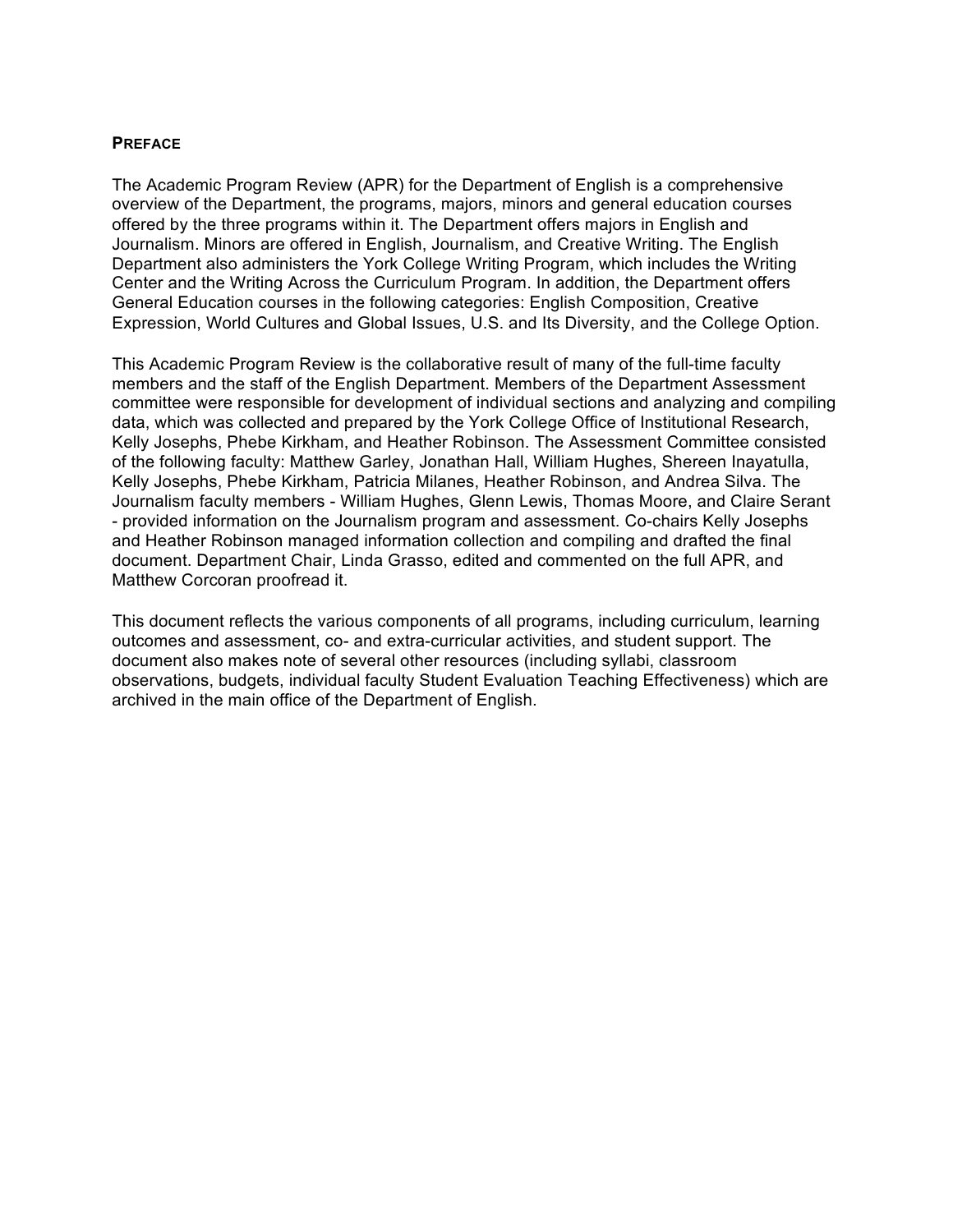#### **I. OVERVIEW OF THE DEPARTMENT OF ENGLISH**

## **A. Mission**

## *1. The English Department*

 The Department of English offers students opportunities to enrich their lives with courses in literature, writing, rhetoric, language, and journalism. We aim to serve the needs of all students by developing their abilities to write for college, for professional work, and for their lives as citizens, and by preparing them to understand and to write on academic topics in their major disciplines.

 Faculty scholarship is an integral part of the English Department mission, and we are committed to fostering a collegial, supportive, and collaborative intellectual environment. Students are best served by faculty who are actively contributing to the production and advancement of knowledge, and thus can guide students in their coursework and mentor them in their own research aspirations in directions that are relevant to the present and the future.

 This overall mission takes concrete form through our majors in English and Journalism; through our minors in English, Creative Writing, and Journalism; through our courses that support the college's general education requirements; and through the Writing Program, which serves the entire campus with first-year and junior-year writing courses, with Writing Across the Curriculum, and with the Writing Center. In what follows we define our mission more specifically in each of these areas.

## *2. The English Major and English Minor*

 English majors have a choice of two emphases: in Literature, or in Writing, Rhetoric, and Language. We also offer minors in English and in Creative Writing.

#### *a. Literature*

 We are committed to fostering our students' capacity for deep reading and to increasing their understanding of the power and beauty of literary works. We enable students to analyze and critique literature with insight and interpretive power and to communicate their ideas about literature effectively in writing. We want our students to recognize how literature illuminates the human condition, expands their capacity for sympathy, and inspires them to respond significantly and powerfully to their local and global communities.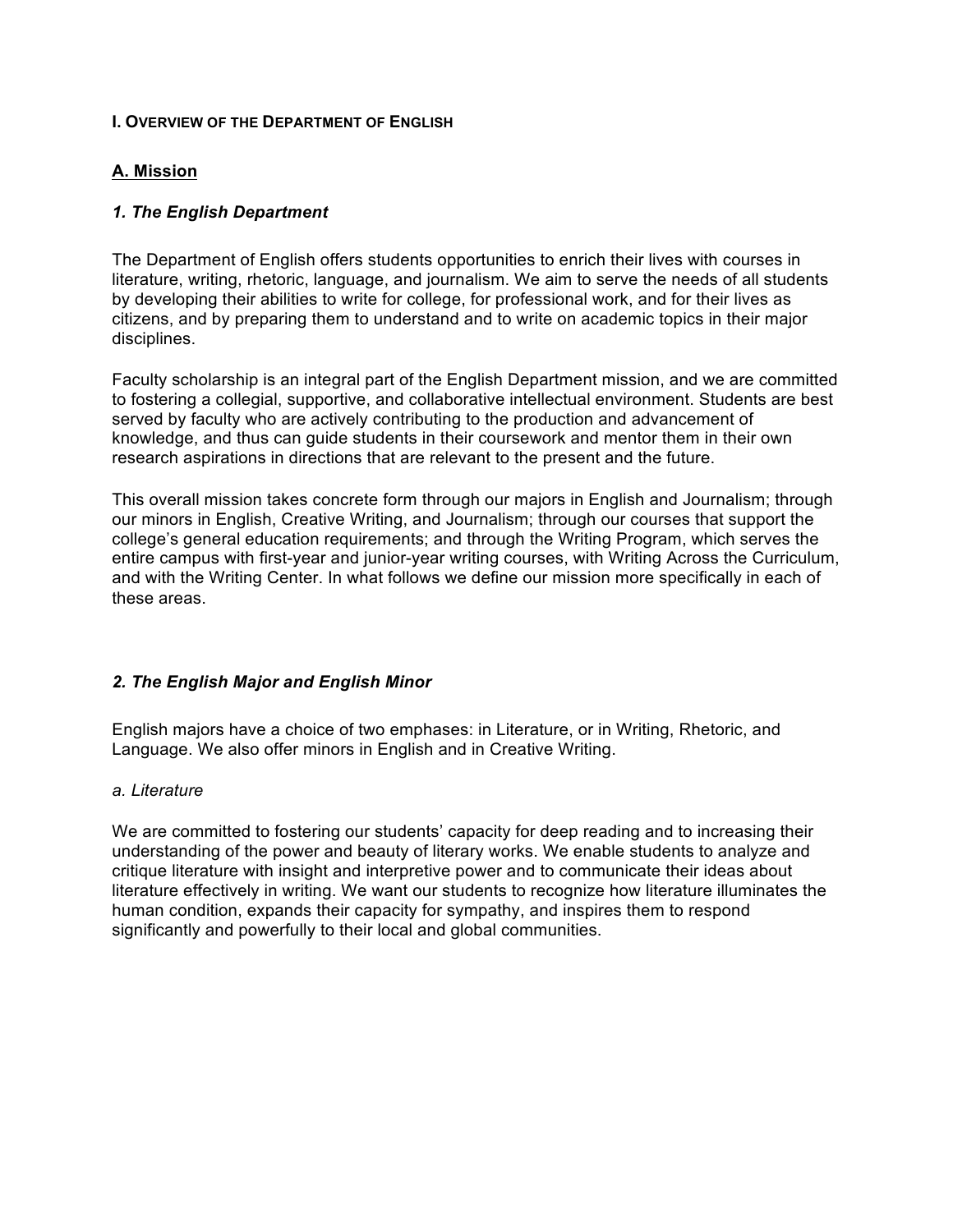#### *b. Writing, Rhetoric, and Language*

● Writing

 We encourage and teach students to develop expressive techniques and abilities with which to succeed in creative, professional, and civic writing. We provide them the means to serve as a voice for themselves, their communities, and humankind.

● Rhetoric

 Through study of the uses and effects of language in various contexts and historical periods, we are committed to helping students gain a rhetorical awareness of how writers and speakers have structured their written and spoken discourse to reflect their goals and beliefs. Through guided practice, we assist students in developing rhetorical capabilities that will enable them to influence debate in the various communities that they will participate in throughout their academic, professional, and civic lives.

● Language

 We teach students sociolinguistic theory and the history of English to help them explore where their own language fits in the complex linguistic landscape of the United States and beyond.

#### *c. The English Minor*

 The goals of the English minor are the same as those articulated for the major, but adjusted to meet the needs of students who are majoring in another subject.

## *d. The Creative Writing Minor*

 The Creative Writing Minor provides aspiring student writers with introductory and advanced instruction in literary techniques necessary for writing poetry, fiction, stage drama, and other genres, and encourages the practice of sustained, deep revision. The goal of the minor is to guide students in developing their literary abilities and artistic sensibilities through the practice of creative writing.

## *3. The Journalism Major and Journalism Minor*

#### *a. The Journalism Major*

 The Journalism Major aims to give students the broad range of knowledge, skills, and prepare students to work in digital media and more sensitive local news coverage without ignoring the heightened demand for strong, traditional journalistic writing and reporting practices. We teach our students to navigate the complex legal, ethical, and cultural issues involved in reporting the news. Our journalism offerings help students to sharpen the analytical and critical thinking skills that they need to effectively evaluate news and societal issues for their techniques needed to succeed as journalists in print, broadcast and online media. We aim to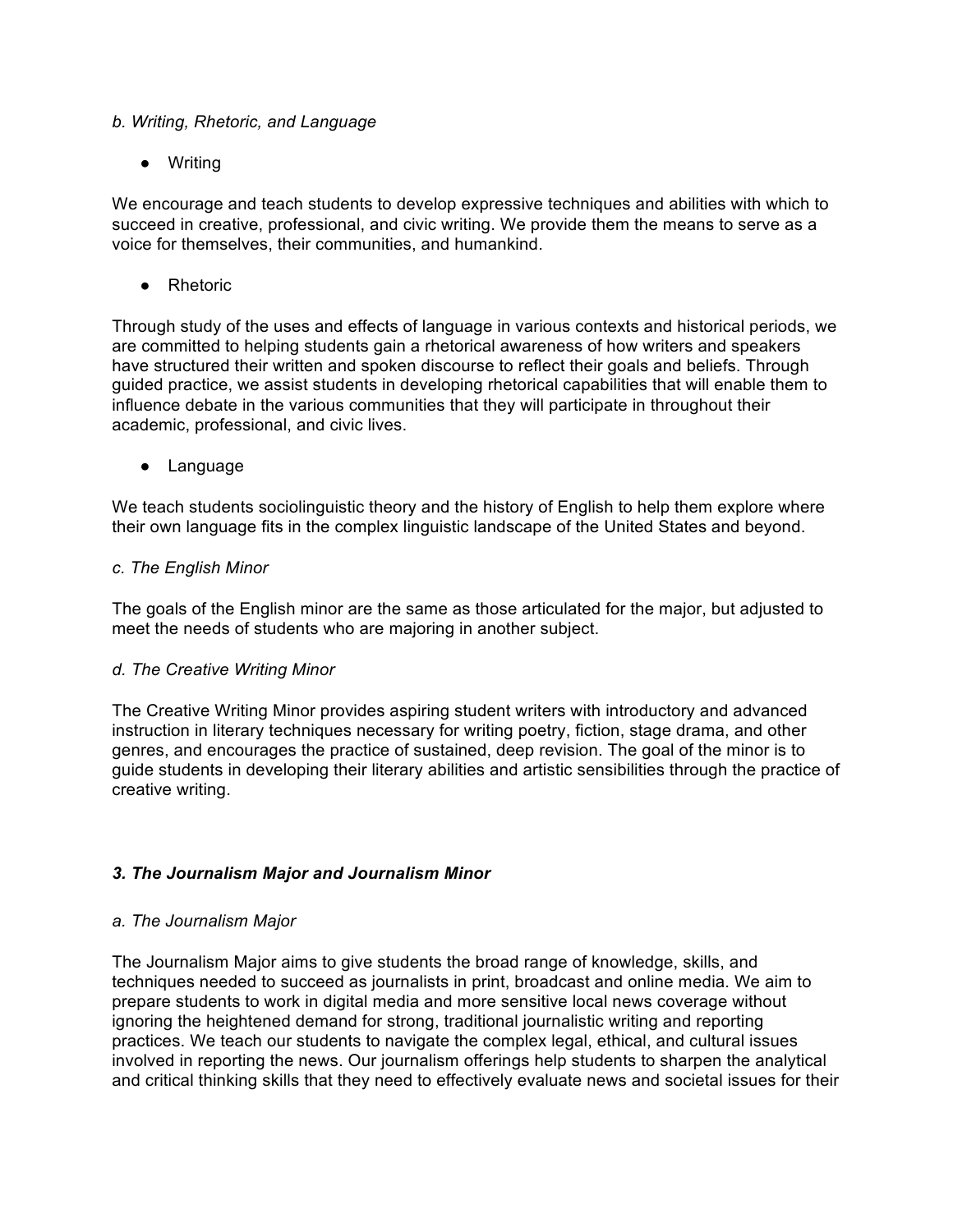audiences. Our goal is to provide students with the journalistic skills and training to enrich their communities, nation, and the world.

#### *b. The Journalism Minor*

 The Journalism Minor is designed to encourage students who have an interest in media and journalism, but are majoring in other areas, to pursue these fields while at York.

## *4. The Writing Program*

 The Writing Program is housed in the English Department, but its mandate is to serve the entire campus community. We are a coordinated program with three interrelated components:

- ● The Writing Program is responsible for the teaching of the college's general education writing courses, conceiving and implementing a unified pedagogical vision across multiple sections, and providing professional development opportunities to both full-time produce reflective and argumentative writing that is supported by engagement with and academic disciplines, and to scholarly research, helping them to develop an awareness of themselves as members of an academic community. and part-time faculty. The Writing Program seeks to prepare students to read and textual evidence. We introduce students to the writing conventions of different genres
- best practices in the teaching of writing at all levels and in all disciplines in the college. We seek to ensure a coherent and effective sequence of writing instruction by coordinating writing intensive courses in all majors, consulting with departments and individual faculty on curricular development and writing assessment projects, and • The Writing Across the Curriculum Program promotes a culture of writing and supports offering faculty development opportunities to improve writing pedagogy.
- ● The Writing Center provides tutoring services and workshops to support students at all levels in improving their writing.

## *5. General Education and Specialized Writing Courses*

 general education program by offering courses that are of interest not only to our own majors but to non-majors as well, including courses in creative writing, American and world literature and language, business writing, digital composition, social justice journalism, and special topics In addition to the required writing courses, the English Department contributes to the college's courses.

 Across our two majors, 3 minors, and the writing program, the Department strives to uphold the mission and vision of York College (see Appendix A). As a result of the last Academic Program Review (APR) in 2009, the English Department developed a mission statement. Now, the next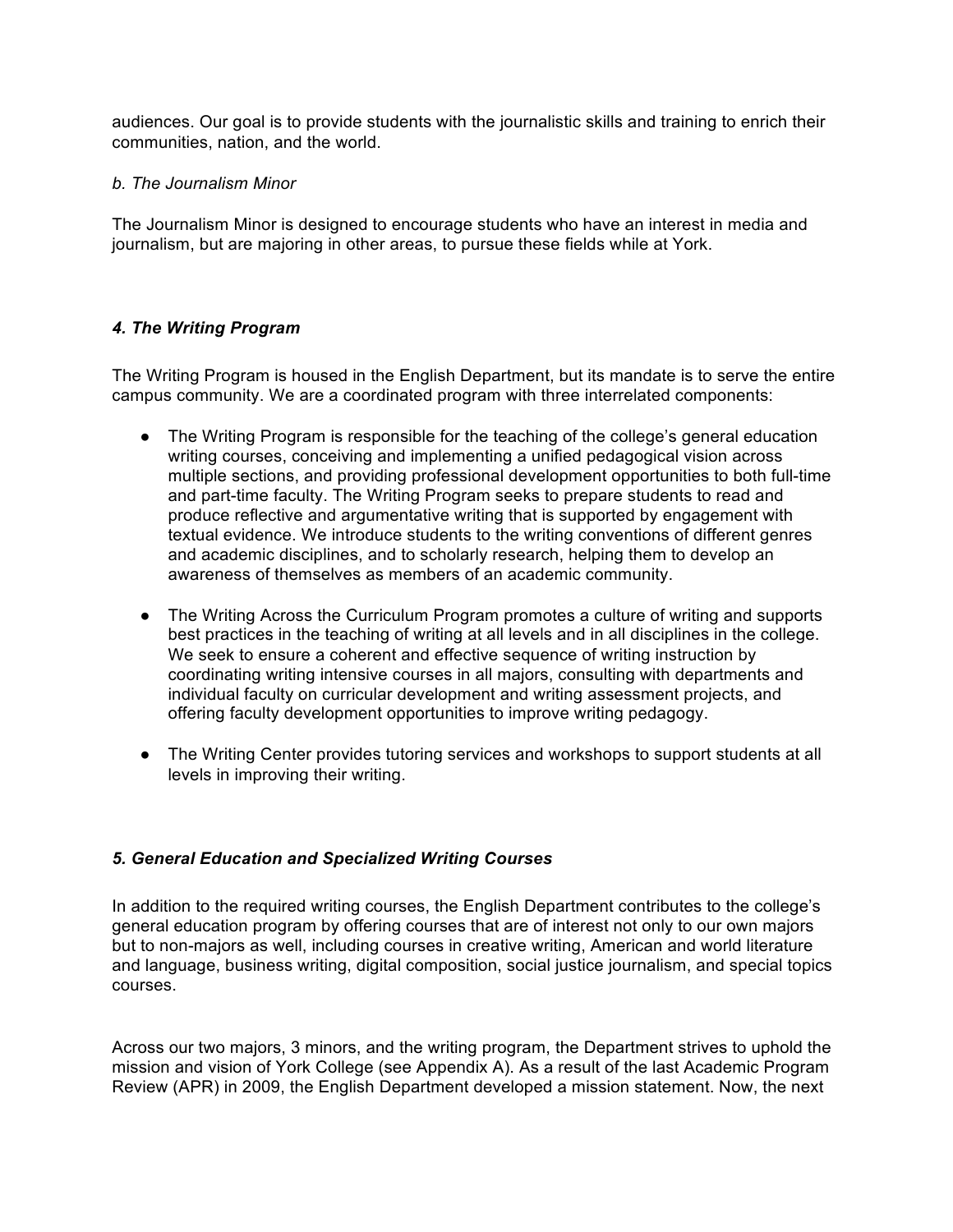step is to renew the Vision Statement for the Department as a whole (as well as its majors, minors, and programs) to reflect the most current vision of the college and the university.

# **B. Governance Structure**

#### *1. Department*

 The English Department is organized according to the needs of a large department housing two programs as well as according to the CUNY By-laws, the PSC-CUNY Contract, various University-wide memoranda, and the York College Charter. The Department's full-time faculty is active within the English Department as well as throughout York College and the City University of New York. The Department offers two majors: English and Journalism. In addition to the English Department Chair, the English Department functions with faculty leadership in several other roles:

- Deputy Chair (3 hr/semester)
- Journalism Program Director (3 hr/semester)
- Writing Course Coordinator (3 hr/semester)
- Faculty Advisor for Pandora's Box, York's student newspaper (4 hr/semester)
- Writing Program Director (4 hr/semester)
- Writing Center Faculty Director (3 hr/semester)
- WAC Coordinator, Writing Intensive Courses (3 hr/semester)
- WAC Coordinator, CUNY WAC Fellows (3 hr/semester)

 In Summer 2011, the English Department assumed responsibility for the College-Wide Writing Program and the Writing Across the Curriculum Program. These two campus-wide support structures were incorporated into a newly-formed Writing Program, alongside the Writing Center and the General Education courses that the English Department had traditionally offered. As such, the English Department is now responsible for several campus wide, writing-focused initiatives, which support the mission and the curricular mandates of the entire college. All descriptions of faculty workload in the English Department must be thus viewed through a dual lens. Not only does the Department offer courses in two of the School of Arts and Sciences' larger majors, but it also provides instruction and faculty support for several required courses serves students in all majors, and, recently, the Faculty Director of the Writing Center has been given responsibility for all tutor training at the College, including training for tutors in the Academic Achievement Center and all departmental tutoring locations (Chemistry, Mathematics, that all York students must complete in order to graduate. Additionally, the Writing Center etc.).

 The current organization of the Writing Program and other reassigned time roles within the English Department is shown in Figure 1 below.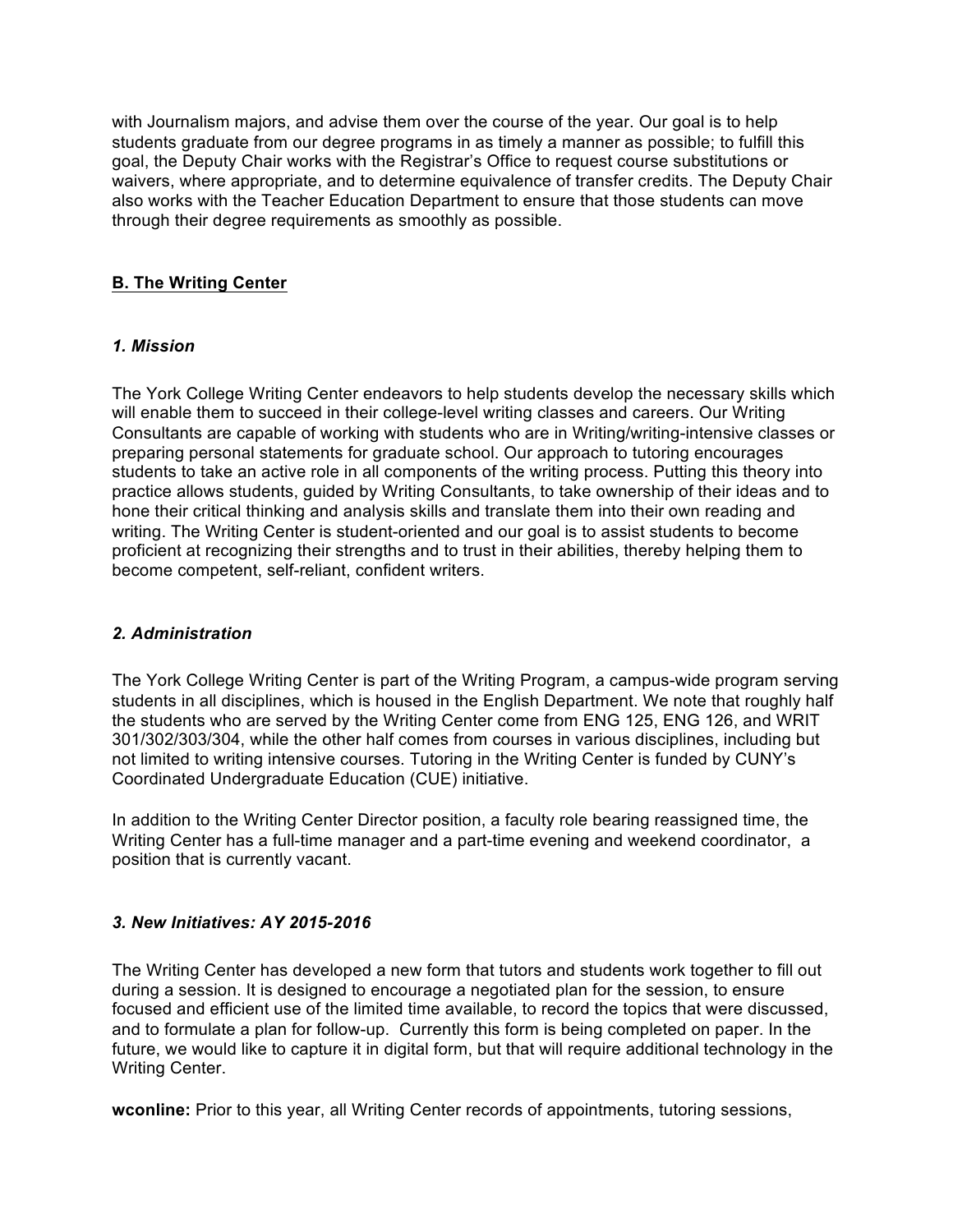use for students, tutors, and administrators. For the first time students can make appointments online, as opposed to physically going to the Center (though they can use dedicated appointment computers there if they prefer). Tutors can see at a glance when they have sessions scheduled. Using wconline, administrators can easily track tutors, students, courses, students are using our services and then formulate queries based on this information that can be processed via institutional research. This will greatly enhance our assessment capabilities for point averages, demographic breakdown, majors, specific courses, etc.). Once we have collected a full year of data, we will begin the process of querying York student data to help with tutoring hours, etc. were kept on paper. This year, after considering various in-house and online options, we settled on [wconline.com](https://wconline.com) as a solution that was efficient, economical, and easy to and other information. We now have the capability to download the information about which the Writing Center, as we can ask questions about who is using our services (student grade assessment and operations.

 **York Tutoring Professional Development Series:** Previously the Writing Center did not have is a useful practice that will continue. But tutors also require more focused and theoretically- backed training. We took as a model the International Tutor Training program sponsored by the College Reading and Learning Association (CRLA). CRLA Training requires a minimum of 10 hours of training sessions focused on specific tutoring topics. Programs that implement this type of training program may submit documents supporting an application for certification as a Level I training program, and, once approved, may provide CRLA certificates to tutors who successfully complete the training program. We are currently submitting our application to the CRLA. Working with the CUE Director, Cynthia Haller, and the Provost, we have now secured a \$1 per hour raise in pay for consultants who have completed the certification. We will also raise the starting wage from \$10.99 to \$12 per hour starting in September 2016. a formal training regime–tutors "shadowed" experienced tutors when they were first hired, which

 **WAC Fellows and the Training Sessions:** As for the training sessions themselves, they were developed by the Writing Across the Curriculum (WAC) fellows, advanced CUNY graduate students who are assigned to York. Under the supervision of the current Writing Center Director, Jonathan Hall, the fellows are working as tutors themselves, and are also collaboratively developing and presenting various aspects of the training sessions.

 **ESL tutoring:** The Writing Center has participated in a new initiative, along with the CLIP second language students who are failing the CAT-W exam multiple times, and who therefore cannot enter mainstream classes at the college. All involved agreed that these students do not need yet another test prep session, but rather attention to their underlying needs. Students with basic language issues will work with faculty and with an ESL tutor. Students with primarily writing issues, the Writing Center tutors will be involved, and they will receive specialized successful ESL students volunteer to mentor students who are struggling; the WC tutors will program, the summer immersion program, and the faculty who teach ESL courses, to aid training for the task. The Writing Center will also be involved in a mentoring program in which help to mentor the mentors.

## *4. Needs*

 **Reassigned Time for Expanding College-Wide Responsibilities.** Under Dr. Haller's and Dr. Hall's leadership, the tutor training has been provided not only to the Writing Center tutors, but also to those in the Academic Achievement Center, and there are plans to include department- based tutors as well next year. This is a good thing, as basic tutoring principles are transferable across disciplines and all tutors require training. It is also in keeping with the mission of the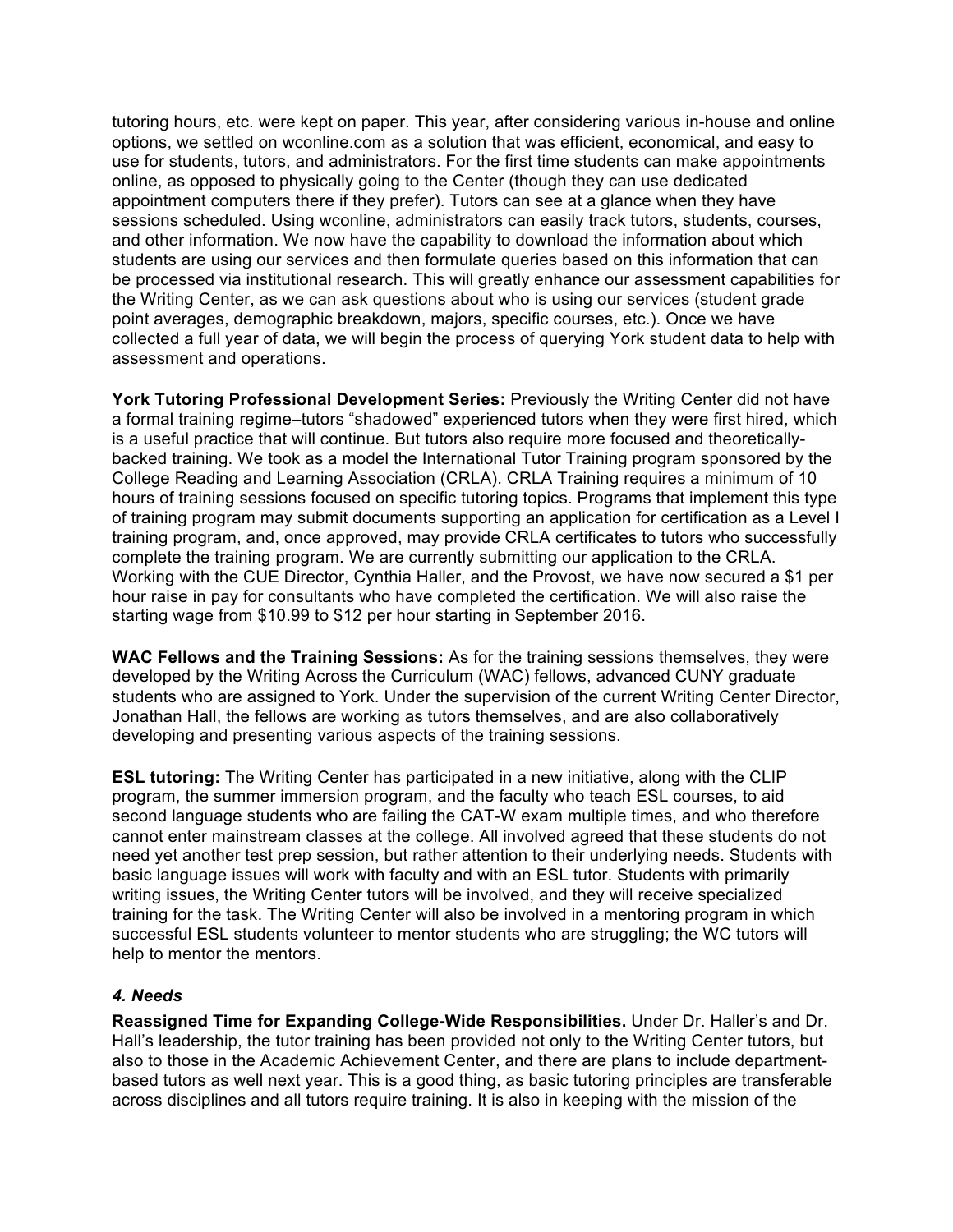Writing Program as a campus-wide program that is housed in the English Department for administrative purposes. However, this growing responsibility for the Writing Center Faculty Director has expanded that role beyond strictly the Writing Center and indeed beyond writing per se. This is another example of the ways in which English Department faculty fulfill campus- wide responsibilities, and expanded roles should be reflected in expanded reassigned time and other resources.

 **Computers for each tutoring table in the Writing Center.** [Wconline.com](https://Wconline.com) contains additional capabilities that we are currently unable to use because we do not have computers on each of administrators capture more information about tutoring sessions in a form that is more useful information from the session using an online version of the current paper form discussed in #1 above, we will have much more specific information for assessment and training purposes. In addition, we will be able to have students complete surveys about their Writing Center experience online–currently we are also doing this on paper. the tutoring tables. This is a key technological need that will help students, tutors, and than the current paper system. Once we are able to record topics discussed and other

**Expanded ESL Tutoring**. Currently there is one ESL tutor at the college; this tutor works in the Academic Achievement Center. We are planning next year to move ESL tutoring to a newly- created dedicated ESL area in the Writing Center, with books, software, etc. useful to both consultants and clients. We are also working, as part of the training program, to give all tutors a important part of York's student population. In the future, we would also like to secure funding basic background in second language writing issues, since multi-lingual students are an for dedicated ESL tutoring in the Writing Center.

# **C. Demographic Trends**

 Official figures provided by the Office of Institutional Research provide insights into the demographic makeup of the student population of the English Department and its programs, which are both diverse and changing. In addition to these figures, the English Department Assessment Committee, with the help of department faculty, devised and conducted a student survey in February 2016. This survey, which asked open-ended questions about how students identify in terms of gender, race, and ethnicity, as well as what languages students speak, provided additional granular, detailed, and meaningful results, indicating a number of important regional and linguistic affiliations for current students in the department.

 The York College figures include all 204 students whose first major is English, Journalism, or English Teacher Education, as well as historical data beginning in Fall 2010, which allows for limited diachronic comparison. In the department, 60 responses were collected in the student survey, which included 41(of 108) English majors, 12 (of 18) English Teacher Education majors, and 2 (of 78) Journalism Majors, as well as 5 students with majors outside of the department, and one English minor. The full student survey is included in Appendix K.

## *1. Gender*

*a. College-wide*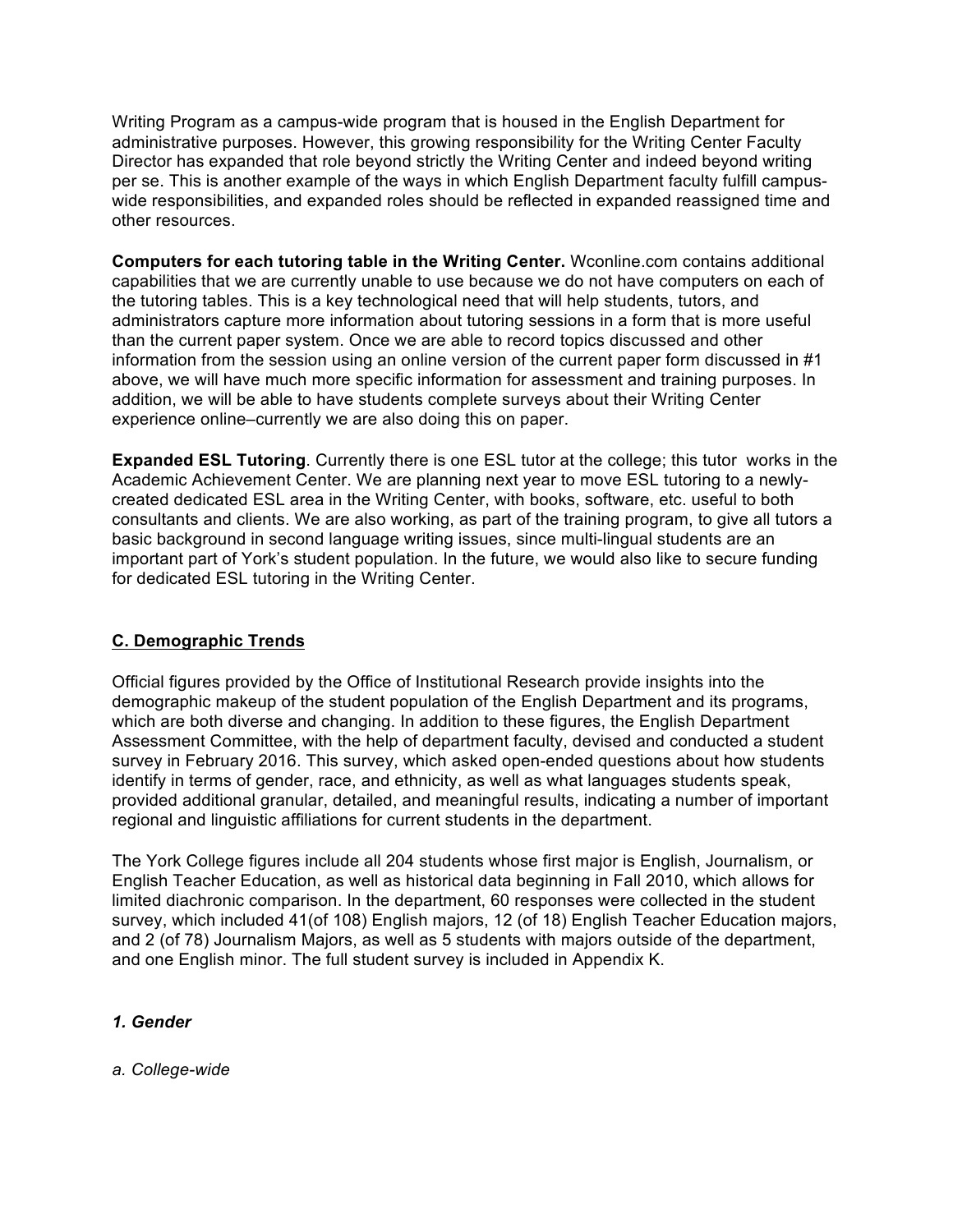uses a binary measure for gender data, the enrollment at York College as a whole in Fall 2014 was roughly 65% female and 35% male. Per official statistics from the CUNY Office of Institutional Research and Assessment, which

 *b. English Department, York College Statistics (first majors only)* 

| <b>Fall 2010</b> | All majors, number | All majors, percent of total |
|------------------|--------------------|------------------------------|
| Men              | 59                 | 24.0%                        |
| Women            | 187                | 76.0%                        |
| Total            | 246                | 100.0%                       |
| Spring 2015      | All majors, number | All majors, percent of total |
| Men              | 49                 | 24.0%                        |
| Women            | 155                | 76.0%                        |
| Total            | 204                | 100.0%                       |

 Despite overall enrollment decreasing from 2010 to 2015, the proportion of male to female students has remained almost exactly the same. English, Journalism, and English Teacher Education statistics are combined because English and Journalism are very similar in terms of gender pattern, and in Fall 2015, only 18 Teacher Education majors were in the department.

#### *c. English Department, Student Survey*

 Of the 60 responses to the student survey, 44 (73.3%) identified as 'woman' or 'female', 15 (25.0%) identified as 'male', and 1 (1.7%) wrote 'yes'. While the survey broadly confirmed the proportion of students who identify as male and female, future surveys and university and college research should consider being inclusive of non-binary and other gender identities.

## *2. Race and Ethnicity*

#### *a. College-wide:*

| York College, Fall 2014       | Number | Percent of total |
|-------------------------------|--------|------------------|
| American Indian/Alaska Native | 70     | $0.8\%$          |
| Asian/Pacific Islander        | 2309   | 27.2%            |
| Black, Non-Hispanic           | 3747   | 44.1%            |
| Hispanic                      | 1723   | 20.3%            |
| White, Non-Hispanic           | 644    | 7.6%             |
| Total                         | 8493   | 100%             |

 *b. English Department, York College Statistics (first majors only)* 

| <b>Fall 2010</b>              | Number | Percent of total |
|-------------------------------|--------|------------------|
| American Indian/Alaska Native |        | በ%               |
| Asian/Pacific Islander        | 33     | 13.4%            |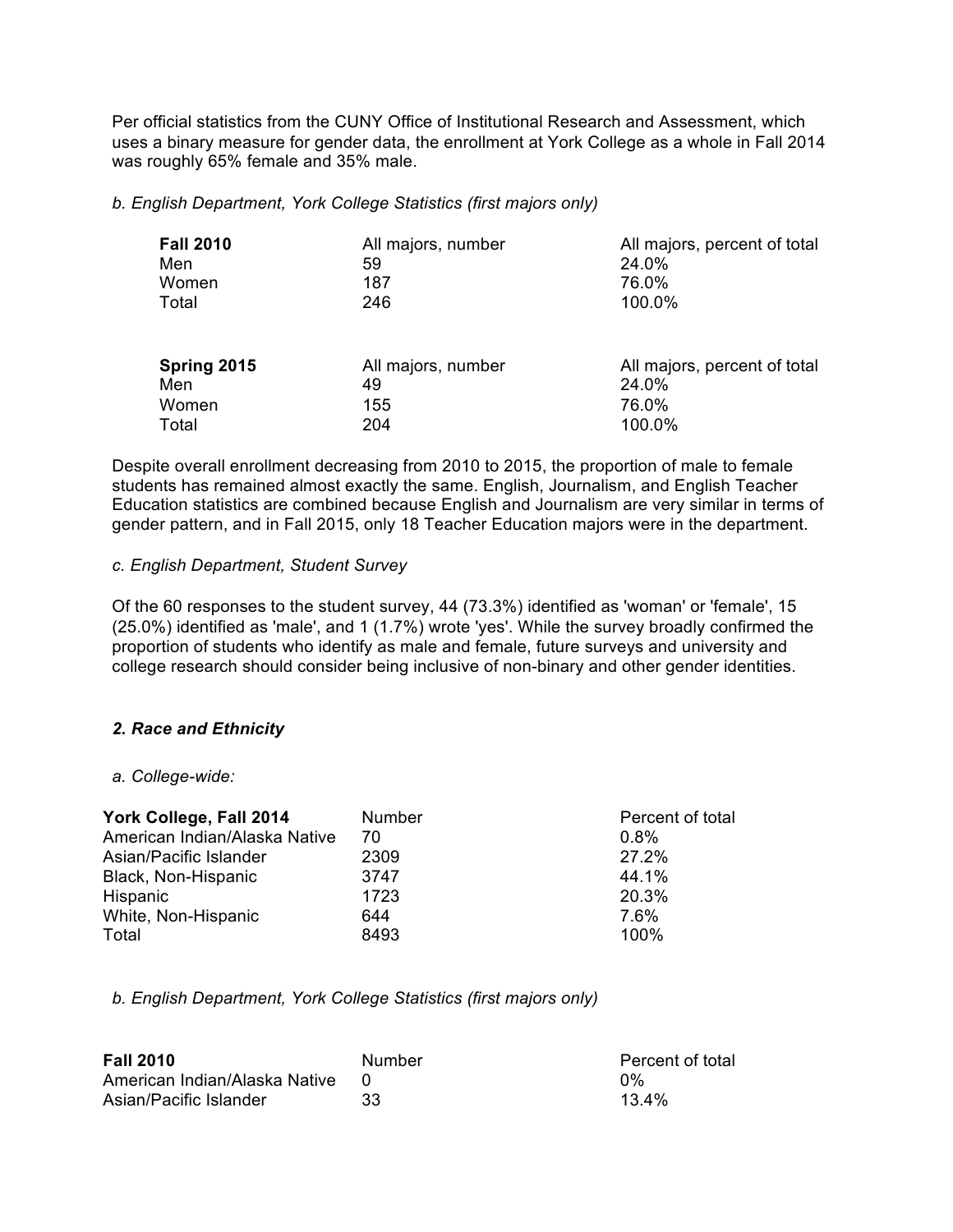| Black, Non-Hispanic<br>Hispanic | 150<br>44     | 61.0%<br>17.9%   |
|---------------------------------|---------------|------------------|
| White, Non-Hispanic             | 19            | $7.7\%$          |
| Total                           | 246           | 100%             |
| Spring 2015                     | <b>Number</b> | Percent of total |
| American Indian/Alaska Native   |               | $0.5\%$          |
| Asian/Pacific Islander          | 39            | 19.1%            |
| Black, Non-Hispanic             | 114           | 55.9%            |
| Hispanic                        | 46            | 22.5%            |
| White, Non-Hispanic             | 4             | 2.0%             |
| Total                           | 204           |                  |

 Comparison between the departmental and college-wide statistics shows that the Department largely has comparable ethnic proportions to the college as a whole. However, the diachronic data from 2010 through 2015 show several interesting trends, led by populations in the English and English Teacher Education majors, and quite dramatic when broken down by major.

 Asian/Pacific Islander and Hispanic categories roughly doubled from 10.4% to 20.4% non-Hispanic Black students and non-Hispanic White students decreased commensurately. In the English major, from Fall 2010 to Spring 2015, the proportion of students in the (Asian/Pacific Islander students) and from 11.3 to 23.1% (Hispanic students). The proportion of

 Contraction of enrollment numbers in the English Teacher Education program seems to have primarily affected the number of non-Hispanic Black students in the program, which declined from 67.5% of the program's students to 38.9%.

 Contraction of enrollment numbers in the Journalism program has affected the number of Asian/Pacific Islander, Hispanic, and non-Hispanic White students in the program, which all declined by a greater margin than the number of non-Hispanic Black students in the Journalism program.

 Care should be taken in interpreting results in individual majors, as the number of students in English Teacher Education and Journalism give rise to the possibility of random effects skewing the interpretations.

#### *c. Student Survey*

Of the 60 respondents to the student survey, 53 self-identified race, ethnicity, or both.

Of these 53,

 7 (13%) identify as 'Asian' or 'South Asian', or both 27 (51%) identify as 'Black', 'African American', or both 2 (4%) identify as 'White', 'Caucasian', or both. 11 (21%) identify as 'Hispanic', 'Latina/o', or both

 20 (38%) identified with a general or specific Caribbean race or ethnicity (only the most specific designation given was recorded here)--designations included Guyanese, Dominican, Jamaican,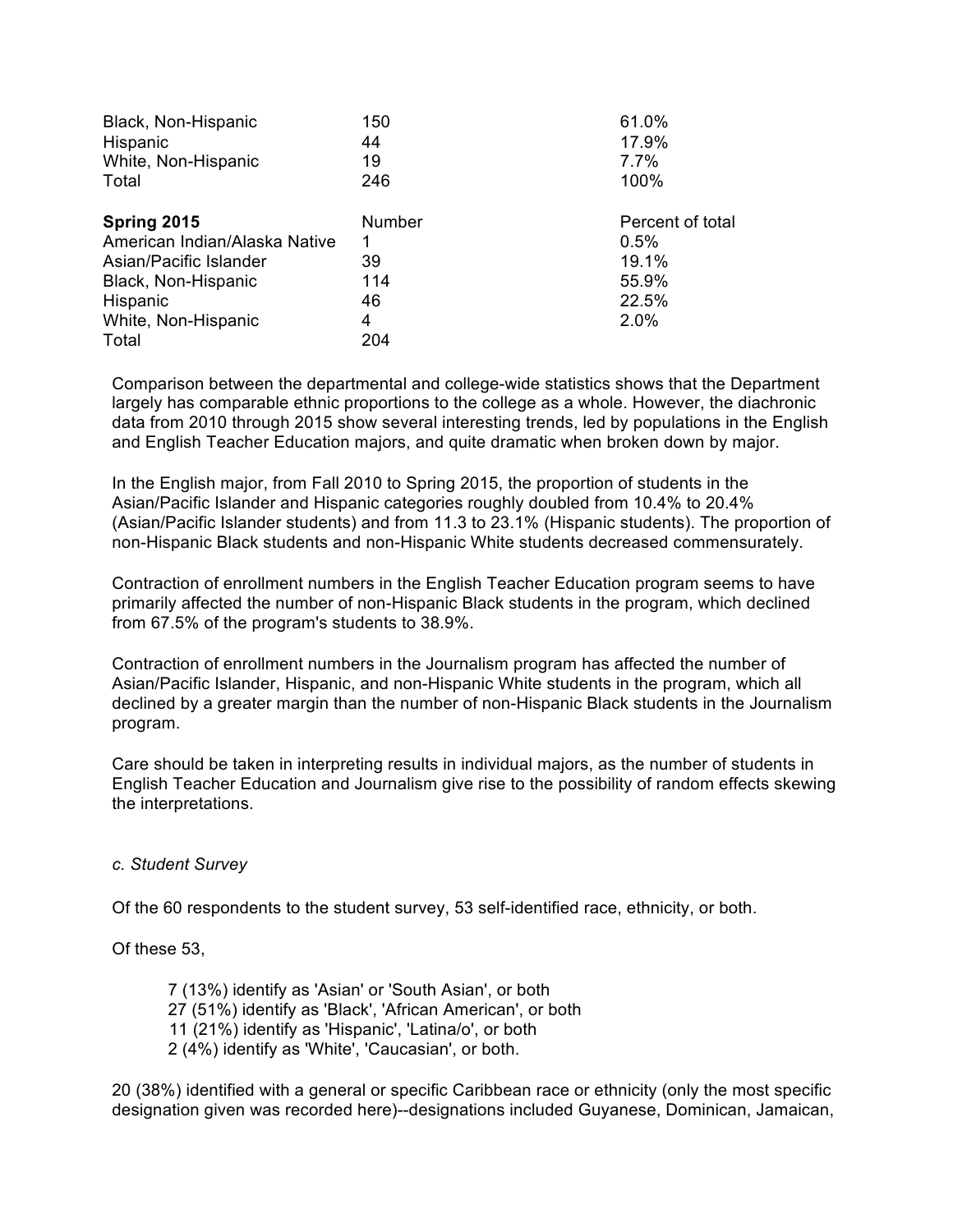Haitian, Puerto Rican, and Trinidadian. Two additional students who did not answer the race/ethnicity questions identified as speaking Creole languages.

 4 (8%) identified with a specific South or Central American race or ethnicity--designations included Honduran, Colombian, Ecuadorian, and Panamanian.

 5 (9%) identified with a specific Asian or South Asian race or ethnicity--designations included Bengali and South Korean.

 Results from the student survey reveal the superdiversity of the Department's student population, including regional and national affiliations which standard racial and ethnic categories fail to reveal.

## *3. Language*

 The departmental student survey also requested specific information about language not provided by the Office of Institutional Research. The survey asked students which languages English. 11 students (18.3%) reported using Spanish, and another 11 reported using Creole or Patois languages (e.g. Jamaican Patois, Haitian Creole, Grenadian Creole). Some students reported these as 'broken English', e.g. 'Guyanese broken English', a derogatory term which suggests that there is an ongoing opportunity for the English Department to raise awareness of the validity, logic, and value of diverse non-standard language varieties. they spoke, and where. 27/60 (45%) reported speaking at least one language other than

 A variety of other established world languages, like Arabic, French, Bengali, and Korean, are also represented among our English majors, highlighting the Department's superdiversity.

## *4. Demographic recommendations*

 While the English Department already offers some classes which leverage and speak to the student body's unique diversity, many students indicated on the survey a desire for more courses with topics related to specific aspects of diverse cultural experience. This could be diverse literatures, readings, and perspectives for existing courses. handled through the introduction of new courses and by encouraging the selection of culturally

 Furthermore, several students indicated interest in new English Department courses, such as the following:

15 students asked for courses with underrepresented or minoritized focuses:

- 4 expressed a general wish for more diversity in course subject matter
- 3 for courses in black literatures
- 2 for courses in gender/sexuality
- 2 for courses in feminist/women's literatures
- 3 for (more) courses in Caribbean/West Indian literatures
- 1 for (more) courses in World Englishes

10 students asked for more courses in creative writing/writing for publication: 10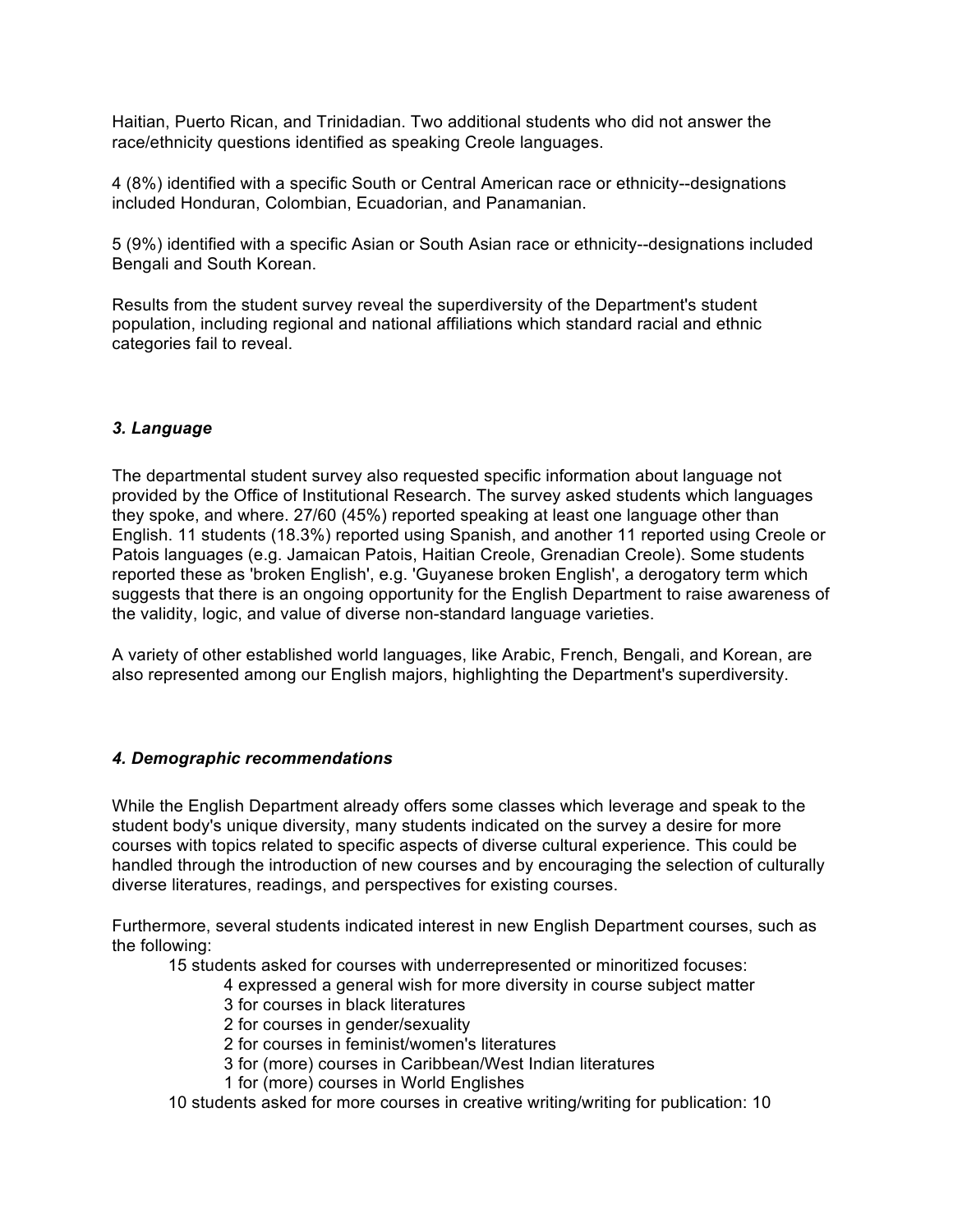8 for courses in pop culture 2 specifically for courses in hip hop 4 for (more) courses in grammar/syntax/basic English 2 for courses in religious literature 2 for courses in 21<sup>st</sup> century literatures 2 for (more) courses in poetry 1 for courses in English & The Law 3 for courses in the literary and linguistic analysis of music 1 for courses in film 2 for writing for business/resumes

1 for Greek mythology

 Based on the interest that students express in learning more about the literatures of under- Minoritized Literatures and Queer and Gender Studies. Hiring such a faculty member would respond to students' interests, and expand existing research expertise in the department in complementary ways. represented or minoritized groups, we would also like to hire an Assistant Professor in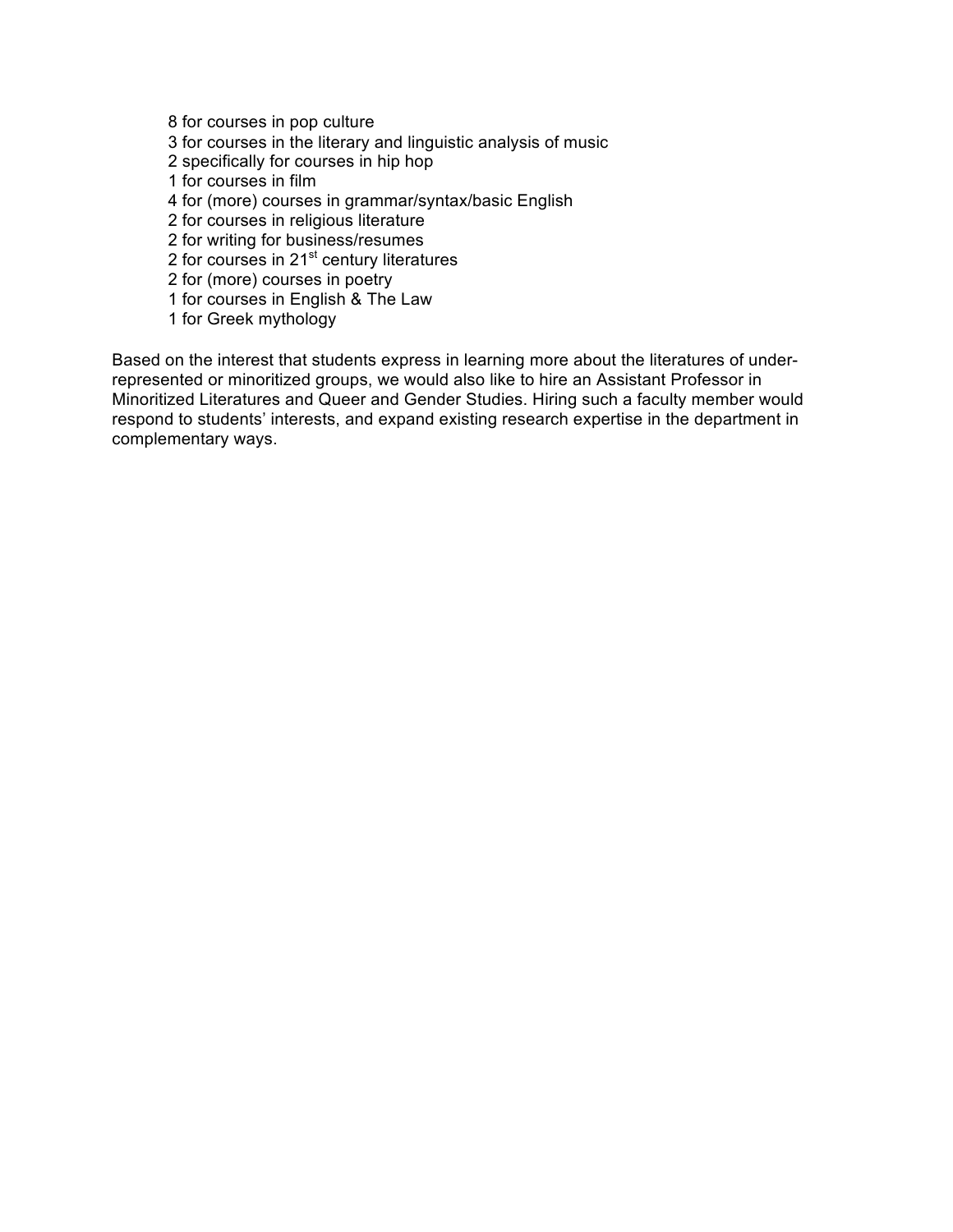#### **V. STUDENT LEARNING AND ASSESSMENT**

## **A. Grading**

 The table below presents grade distributions, by range, for General Education and Elective courses offered by the English Department from Fall 2010-Spring 2015. As the data show, most students in English Department courses earn B-range grades.

#### Table 10: Grade distribution chart

| <b>Fall 2010</b>           |                       |                       |                         |                |                  |                |              |                |                |              |
|----------------------------|-----------------------|-----------------------|-------------------------|----------------|------------------|----------------|--------------|----------------|----------------|--------------|
| <b>Course</b>              | $\mathbf{A}$<br>range | B<br>range            | $\overline{c}$<br>range | D<br>range     | <b>F/FIN</b>     | <b>INC</b>     | <b>NC</b>    | <b>Ws</b>      | <b>Other</b>   | <b>Total</b> |
| <b>ENG125</b>              | 205                   | 512                   | 277                     | 24             | 34               | 6              | 107          | 87             | $\mathbf 0$    | 1252         |
| <b>ENG200</b>              | 81                    | 292                   | 109                     | 3              | 27               | $\overline{7}$ | $\mathbf 0$  | 43             | 0              | 562          |
| <b>ENG</b> electives       | 95                    | 182                   | 93                      | 15             | 21               | 4              | $\mathbf 0$  | 35             | $\overline{2}$ | 447          |
| <b>JOUR electives</b>      | 11                    | 74                    | 30                      | 3              | 5                | 5              | $\mathbf{0}$ | 4              | $\Omega$       | 132          |
| <b>WRIT</b><br>301/302/303 | 126                   | 277                   | 123                     | $\overline{7}$ | 26               | 8              | 0            | 79             | $\mathbf 0$    | 646          |
|                            |                       |                       |                         |                | Spring 2011      |                |              |                |                |              |
| <b>Course</b>              | $\mathbf{A}$<br>range | $\mathbf{B}$<br>range | $\overline{c}$<br>range | D<br>range     | <b>F/FIN</b>     | <b>INC</b>     | <b>NC</b>    | <b>Ws</b>      | <b>Other</b>   | <b>Total</b> |
| <b>ENG125</b>              | 51                    | 146                   | 96                      | $\overline{7}$ | 13               | 1              | 39           | 106            | $\Omega$       | 459          |
| <b>ENG200</b>              | 140                   | 388                   | 167                     | 27             | 67               | 9              | $\mathbf{0}$ | 54             | $\Omega$       | 852          |
| <b>ENG</b> electives       | 102                   | 174                   | 104                     | 17             | 19               | 4              | 0            | 30             | $\pmb{0}$      | 450          |
| <b>JOUR electives</b>      | 22                    | 97                    | 25                      | $\overline{4}$ | $\overline{2}$   | 1              | $\mathbf 0$  | 5              | $\mathbf{0}$   | 156          |
| <b>WRIT</b><br>301/302/303 | 119                   | 339                   | 113                     | $\overline{7}$ | 20               | 3              | 0            | 59             | $\mathbf 0$    | 660          |
|                            |                       |                       |                         |                | <b>Fall 2011</b> |                |              |                |                |              |
| <b>Course</b>              | $\mathbf{A}$<br>range | $\mathbf{B}$<br>range | $\mathbf c$<br>range    | D<br>range     | <b>F/FIN</b>     | <b>INC</b>     | <b>NC</b>    | <b>Ws</b>      | <b>Other</b>   | <b>Total</b> |
| <b>ENG125</b>              | 161                   | 460                   | 318                     | 21             | 15               | 4              | 87           | 70             | $\mathbf 0$    | 1136         |
| <b>ENG200</b>              | 100                   | 291                   | 134                     | 21             | 35               | $\overline{2}$ | $\mathbf 0$  | 46             | 0              | 629          |
| <b>ENG</b> electives       | 70                    | 133                   | 89                      | 8              | 11               | 3              | 0            | $\overline{7}$ | $\overline{2}$ | 323          |
| <b>JOUR electives</b>      | 9                     | 88                    | 33                      | 3              | 8                | 0              | $\mathbf 0$  | 19             | 0              | 160          |
| <b>WRIT</b><br>301/302/303 | 144                   | 287                   | 131                     | 16             | 19               | 4              | $\mathbf 0$  | 63             | $\overline{2}$ | 666          |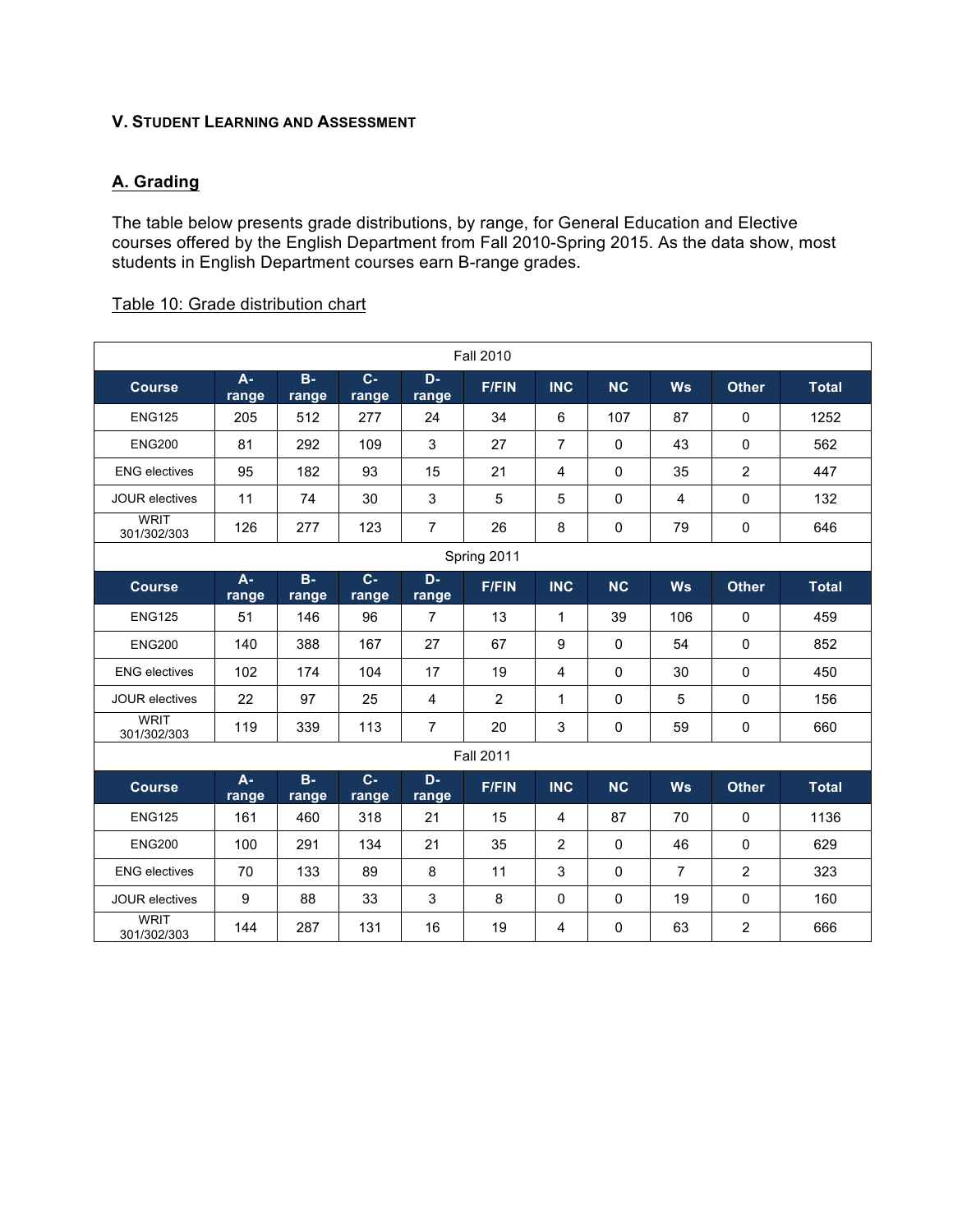|                            |            |                         |                         |                         | Spring 2012      |                |             |                |              |              |
|----------------------------|------------|-------------------------|-------------------------|-------------------------|------------------|----------------|-------------|----------------|--------------|--------------|
| <b>Course</b>              | A<br>range | $\, {\bf B}$<br>range   | $\mathbf c$<br>range    | D<br>range              | <b>F/FIN</b>     | <b>INC</b>     | <b>NC</b>   | <b>Ws</b>      | <b>Other</b> | <b>Total</b> |
| <b>ENG125</b>              | 50         | 124                     | 129                     | 16                      | $\overline{7}$   | 3              | 32          | 58             | $\mathbf 0$  | 419          |
| <b>ENG200</b>              | 176        | 361                     | 238                     | 28                      | 54               | 3              | $\mathbf 0$ | 60             | 0            | 920          |
| <b>ENG</b> electives       | 89         | 134                     | 77                      | 5                       | 9                | $\overline{4}$ | $\mathbf 0$ | 18             | $\mathbf 0$  | 336          |
| <b>JOUR electives</b>      | 13         | 66                      | 37                      | 10                      | 5                | $\mathbf 0$    | 0           | $\overline{7}$ | $\mathbf 0$  | 138          |
| <b>WRIT</b><br>301/302/303 | 137        | 323                     | 132                     | 12                      | 34               | 4              | 0           | 78             | $\mathbf 0$  | 720          |
|                            |            |                         |                         |                         | <b>Fall 2012</b> |                |             |                |              |              |
| <b>Course</b>              | A<br>range | $\, {\bf B}$<br>range   | $\mathbf C$<br>range    | D<br>range              | <b>F/FIN</b>     | <b>INC</b>     | <b>NC</b>   | <b>Ws</b>      | <b>Other</b> | <b>Total</b> |
| <b>ENG125</b>              | 188        | 517                     | 295                     | 27                      | 12               | $\overline{7}$ | 99          | 66             | 0            | 1211         |
| <b>ENG200</b>              | 86         | 271                     | 151                     | 14                      | 45               | 8              | 0           | 55             | $\pmb{0}$    | 630          |
| <b>ENG</b> electives       | 75         | 160                     | 68                      | $\overline{7}$          | 11               | 0              | 0           | 30             | 0            | 352          |
| <b>JOUR electives</b>      | 16         | 90                      | 38                      | 7                       | 1                | 0              | 0           | 8              | 0            | 160          |
| <b>WRIT</b><br>301/302/303 | 97         | 301                     | 132                     | 9                       | 27               | 8              | 0           | 77             | 0            | 651          |
|                            |            |                         |                         |                         | Spring 2013      |                |             |                |              |              |
| <b>Course</b>              | A<br>range | B<br>range              | $\mathbf{C}$<br>range   | D<br>range              | <b>F/FIN</b>     | <b>INC</b>     | <b>NC</b>   | <b>Ws</b>      | <b>Other</b> | <b>Total</b> |
| <b>ENG125</b>              | 45         | 106                     | 103                     | 12                      | $\overline{2}$   | $\mathbf 0$    | 14          | 53             | $\mathbf 0$  | 335          |
| <b>ENG200</b>              | 184        | 417                     | 203                     | 32                      | 51               | $\mathbf 0$    | $\mathbf 0$ | 47             | $\mathbf 0$  | 934          |
| <b>ENG</b> electives       | 79         | 165                     | 61                      | 5                       | 14               | $\pmb{0}$      | 0           | 21             | $\mathbf 0$  | 345          |
| <b>JOUR electives</b>      | 31         | 75                      | 45                      | 4                       | 10               | $\mathbf 0$    | 0           | 10             | $\mathbf 0$  | 175          |
| <b>WRIT</b><br>301/302/303 | 146        | 323                     | 142                     | 22                      | 28               | $\mathbf 0$    | 0           | 63             | 0            | 724          |
|                            |            |                         |                         |                         | <b>Fall 2013</b> |                |             |                |              |              |
| <b>Course</b>              | A<br>range | B<br>range              | $\mathbf c$<br>range    | D<br>range              | <b>F/FIN</b>     | <b>INC</b>     | <b>NC</b>   | <b>Ws</b>      | <b>Other</b> | <b>Total</b> |
| ENG 125/126                | 302        | 635                     | 331                     | 29                      | 38               | 7              | 83          | 178            | $\mathbf 0$  | 1603         |
| <b>ENG</b> electives       | 157        | 102                     | 40                      | 12                      | 1                | $\pmb{0}$      | $\mathbf 0$ | 20             | 17           | 349          |
| <b>JOUR electives</b>      | 45         | 70                      | 21                      | $\overline{\mathbf{4}}$ | $\mathbf{1}$     | $\mathsf 0$    | $\pmb{0}$   | $\overline{4}$ | $\pmb{0}$    | 145          |
| <b>WRIT</b><br>301/302/303 | 136        | 468                     | 111                     | 26                      | 1                | 0              | $\pmb{0}$   | 45             | $\pmb{0}$    | 787          |
| Spring 2014                |            |                         |                         |                         |                  |                |             |                |              |              |
| <b>Course</b>              | A<br>range | $\overline{B}$<br>range | $\overline{c}$<br>range | D<br>range              | <b>F/FIN</b>     | <b>INC</b>     | NC          | <b>Ws</b>      | <b>Other</b> | <b>Total</b> |
| ENG 125/126                | 204        | 465                     | 254                     | 34                      | 36               | $\pmb{0}$      | 69          | 150            | $\pmb{0}$    | 1212         |
| <b>ENG</b> electives       | 156        | 140                     | 52                      | $\mathbf 0$             | 13               | $\pmb{0}$      | $\mathbf 0$ | 25             | $\pmb{0}$    | 386          |
| JOUR electives             | 24         | 54                      | 35                      | $\,6\,$                 | 9                | $\pmb{0}$      | $\mathbf 0$ | 9              | $\pmb{0}$    | 137          |
| <b>WRIT</b><br>301/302/303 | 147        | 457                     | 143                     | 10                      | 17               | $\pmb{0}$      | $\pmb{0}$   | 70             | 0            | 835          |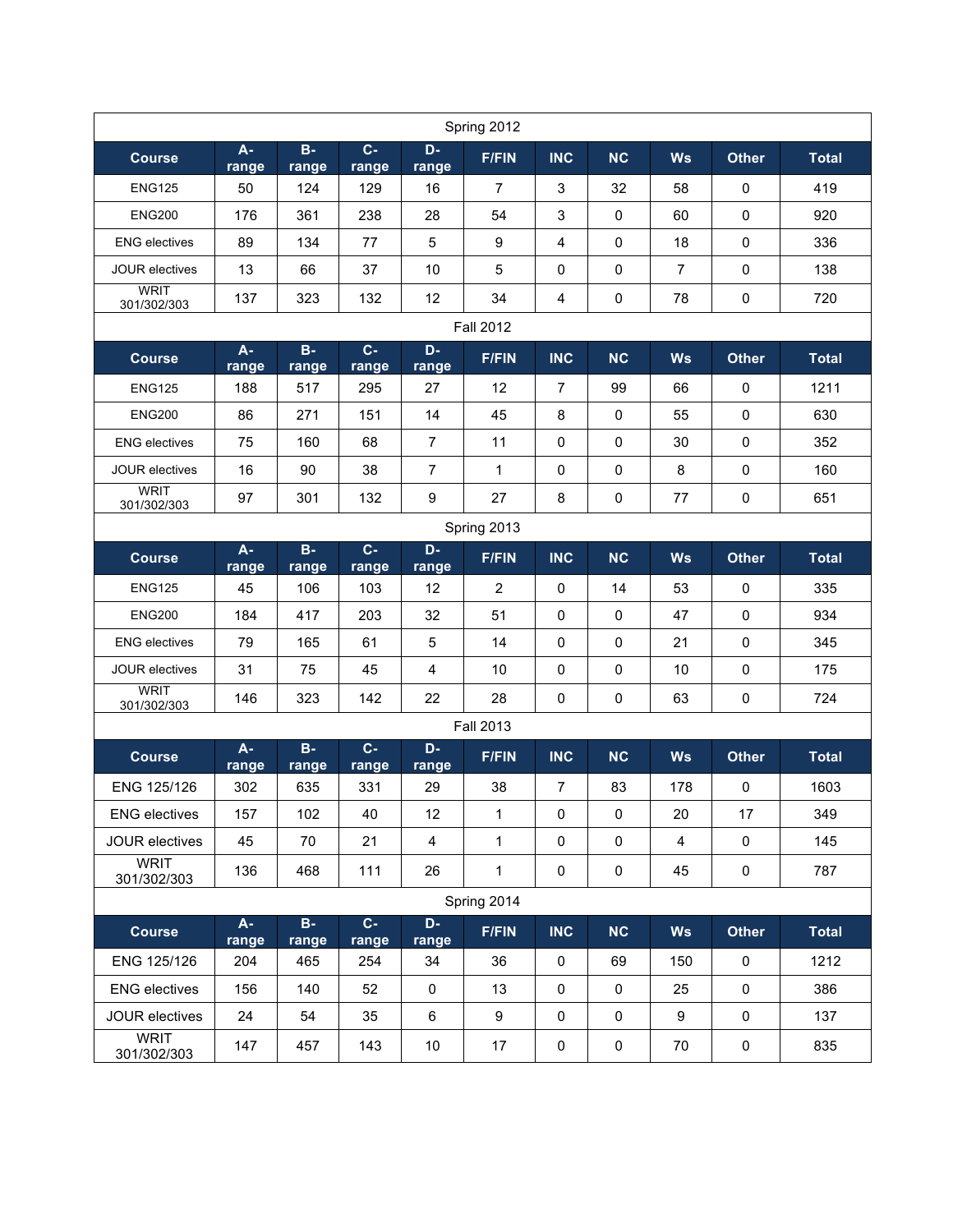| <b>Fall 2014</b>           |                                  |             |                       |              |                |              |              |           |              |              |
|----------------------------|----------------------------------|-------------|-----------------------|--------------|----------------|--------------|--------------|-----------|--------------|--------------|
| <b>Course</b>              | $\overline{\mathsf{A}}$<br>range | B.<br>range | $\mathbf{C}$<br>range | D<br>range   | <b>F/FIN</b>   | <b>INC</b>   | <b>NC</b>    | <b>Ws</b> | <b>Other</b> | Total        |
| ENG 125/126                | 323                              | 675         | 355                   | 40           | 21             | 2            | 100          | 140       | 0            | 1656         |
| <b>ENG</b> electives       | 85                               | 146         | 63                    | 1            | 13             | 1            | 0            | 28        | 0            | 337          |
| <b>JOUR electives</b>      | 16                               | 54          | 34                    | 6            | 4              | 2            | 0            | 4         | 0            | 120          |
| WRIT<br>301/302/303        | 208                              | 488         | 95                    | 30           | $\overline{2}$ | $\mathbf{0}$ | 0            | 35        | 0            | 858          |
|                            |                                  |             |                       |              | Spring 2015    |              |              |           |              |              |
| <b>Course</b>              | $\overline{\mathsf{A}}$<br>range | B<br>range  | $\mathbf{C}$<br>range | D<br>range   | F<br>grades    | <b>INC</b>   | <b>NC</b>    | <b>Ws</b> | <b>Other</b> | <b>Total</b> |
| ENG 125/126                | 211                              | 431         | 259                   | 22           | 20             | 8            | 80           | 94        | 0            | 1125         |
| <b>ENG electives</b>       | 114                              | 209         | 148                   | 18           | 30             | 2            | 0            | 49        | 0            | 570          |
| <b>JOUR electives</b>      | 22                               | 69          | 28                    | $\mathbf{0}$ | $\overline{7}$ | $\Omega$     | $\mathbf{0}$ | 13        | 0            | 139          |
| <b>WRIT</b><br>301/302/303 | 125                              | 257         | 83                    | 9            | 24             | 6            | 0            | 58        | 0            | 562          |

# **B. Outcomes Assessment - A Case Study**

 objectives for the English major; in Spring 2016, the Journalism Program and the Assessment Committee drafted learning objectives for the Journalism major as a whole. These grids are part of the Department's Assessment Plan. The plan and the two grids are included in Appendix L. The English Department conducted a pilot of its assessment materials for the English and Journalism majors in Spring 2016. For both majors, we took a sample of student papers from different levels of the major and read those papers with respect to one row on the major rubrics. In Spring 2015, the English Department's Assessment Committee created a grid of learning

## *1. English*

 Seven readers double-read 15 papers from ENG 202: Introduction to Literary Studies, ENG 303: Critical Methods in English, and ENG 430: Seminar in Literature, and evaluated them according to the rubric below. We chose these courses because they are all required in the major.

#### Figure 3: English Major Rubric

| Proficiency                                      | 1=Pre-Major                                                                                          | 2=Foundation                                                                                                                  | 3=Gateway                                                                                                                                                                                              | 4=Capstone                                                                                                                                           |
|--------------------------------------------------|------------------------------------------------------------------------------------------------------|-------------------------------------------------------------------------------------------------------------------------------|--------------------------------------------------------------------------------------------------------------------------------------------------------------------------------------------------------|------------------------------------------------------------------------------------------------------------------------------------------------------|
| Discipline- specific<br>Knowledge &<br>Discourse | Responds to text in<br>experiential manner,<br>and/or interprets<br>without use of critical<br>terms | Displays a working<br>knowledge of basic<br>terms and concepts<br>used in the analysis<br>of a variety of literary<br>genres. | Recognizes and<br>defines various<br>critical and/or<br>theoretical lenses<br>and applies them to<br>specific works to<br>explore how their<br>meaning shifts from<br>these different<br>perspectives. | Writes confidently, at<br>a ready-for-<br>graduate-school<br>level, addressing<br>complex issues in<br>the language of the<br>chosen field of study. |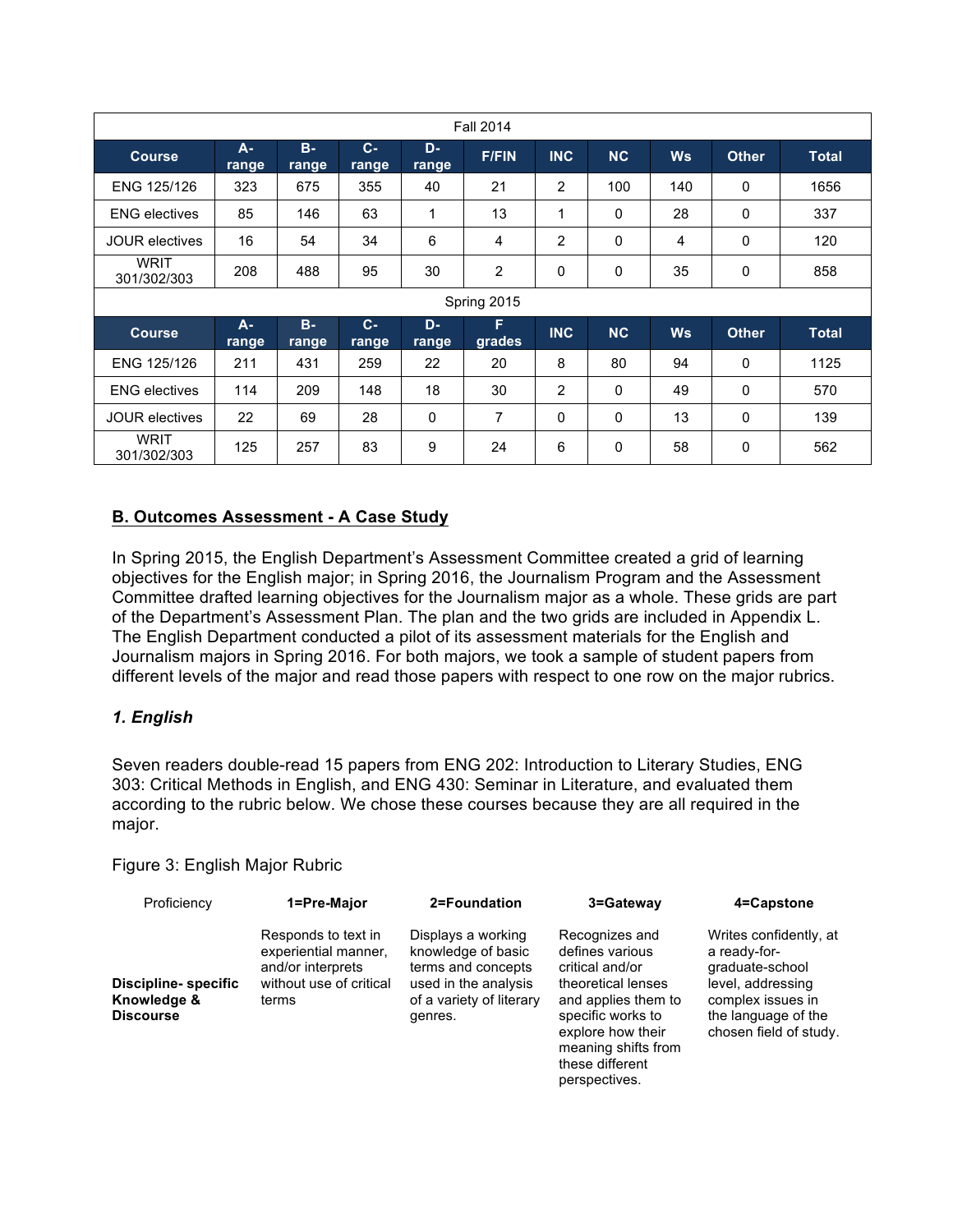Receiving a score of 1, in other words, indicates that students are not engaging with the assigned literature using any kind of critical framework. A 2 indicates that they are doing so at a basic level; a 3 indicates a deeper engagement with these critical terms, and a 4 would indicate a strong facility using the key terms of the discipline.

 The student papers from ENG 202 received an average score of 2.21. The ENG 311 papers received an average score of 2.33. The ENG 430 papers received an average score of 1.81.

Findings:

- ● ENG 202 is an important addition to the English major as a first introduction to the critical students are engaging with literature in ways that we would expect of students at the entry level to the major. frameworks that are required of English majors. The score of 2.21 indicates that
- Additionally, the results indicate to us that ENG 202 should be required of students before ENG 311. Since ENG 202 is a new addition to the major (resulting from the Pathways to General Education initiative) and as such has only been included in the major since Fall 2013, many students have not taken these two courses in sequence. We expect, as students move through the new major, performance in ENG 311 will increase.
- ● The writing prompt for the ENG 430 papers did not appear to ask students to engage with texts and terms at a "ready for graduate school" level. This point emphasizes the need for the department to clarify the goals of a capstone course in the major and the types of assignments expected of students at that level.
- The pilot also clarified that we need to refine the terminology in the rubric to better define crucial elements of what we expect an English major to be able to do at each level.

# *2. Journalism*

 Four Journalism faculty double-read 9 papers from JOUR 280: Introduction to Journalism and 6 papers from JOUR 399: Special Topics in Journalism. Both courses are currently in progress. Thus, the Journalism pilot differed in significant ways from the English version: samples were smaller and drawn from the middle of a semester rather than the end. Additionally, ENG 399 is a special topics course and not a required course for the major. The rubric used was also particular to the needs of the Journalism major.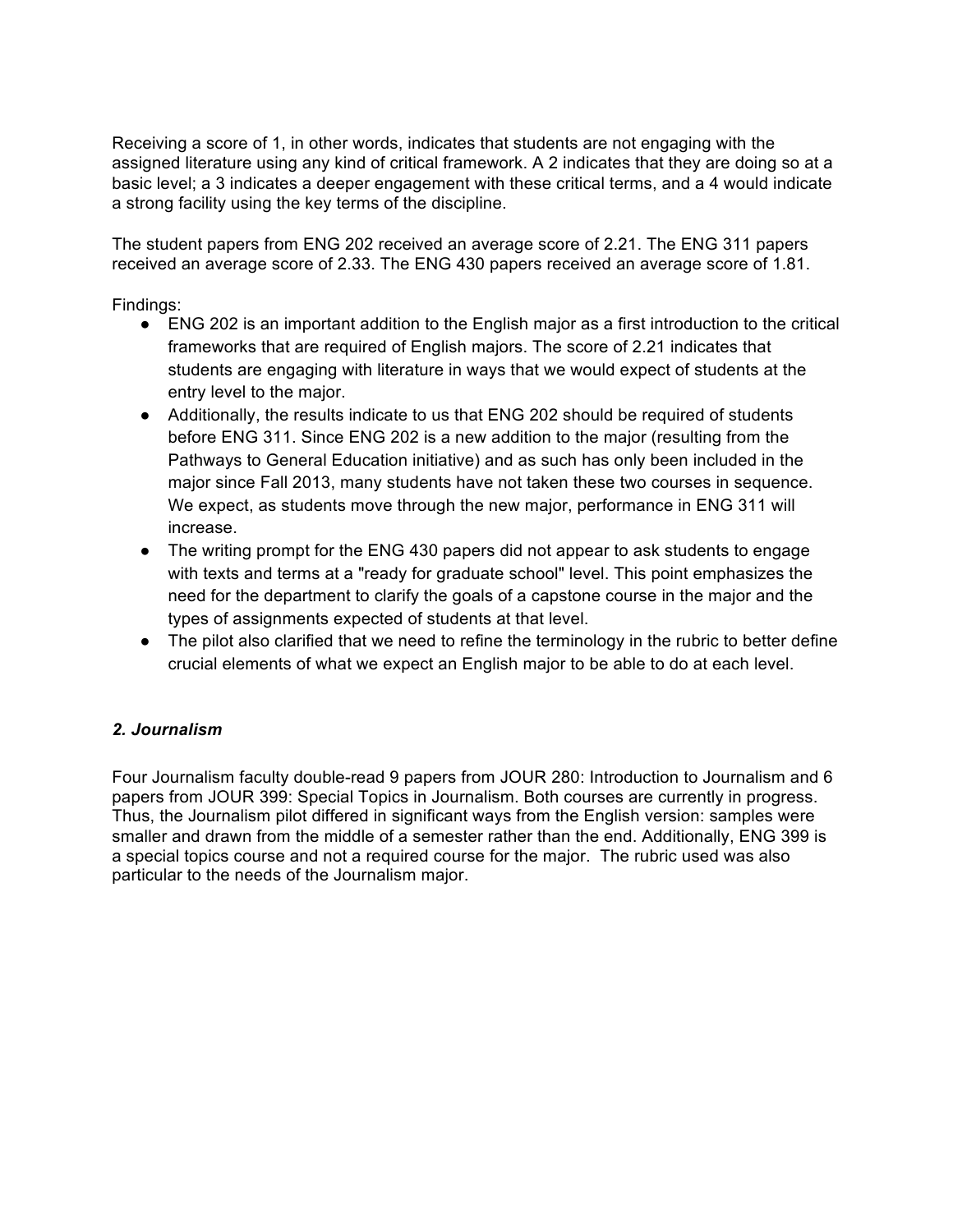#### Figure 4: Journalism Major Rubric

| Understanding<br><b>News Values</b> | 1=Pre-major                                                                                                                                                                                                                                                                                                                                                       | 2=Beginner | 3=Intermediate | 4=Advanced |
|-------------------------------------|-------------------------------------------------------------------------------------------------------------------------------------------------------------------------------------------------------------------------------------------------------------------------------------------------------------------------------------------------------------------|------------|----------------|------------|
|                                     | ٠<br>Make suitable contacts and recognize "newsmakers" and "stakeholders" within a beat<br>Understand issues within a news area<br>٠<br>٠<br>Recognize structures and patterns within a specialized reporting area<br>Define, recognize/identify elements of news value in stories written by others<br>٠<br>Apply concepts in own reporting of local story.<br>٠ |            |                |            |

 The scores were as follows: The average score for the JOUR 280 papers was 2.13 and the average score for the JOUR 399 papers was 1.79.

Findings:

- The scores for 280 were at the expected level: mostly 2s, a few 1.5s. The bar may be lower--it would be odd if there were lots of 3s--but the rubric appeared to be appropriate for the assessment process..
- The scores for 399 were lower than one would expect or hope for a course in which students have taken at least one prerequisite one 200-level Journalism course (280, 281, or 282). The lower score did not appear to be related to the shift from print to radio as the medium but rather the connection between the assignment and previously learned skills.
- ● The post-scoring discussion focused on the issue of knowledge / skill transfer. Assuming that students were exposed to discussions of news value in the 200-level courses, and teaching upper-level courses to actively foster knowledge and skill transfer. Students generally only transfer knowledge if they are directly prompted to do so by the instructor in the more advanced course. For example, in this case, we discussed having students do two versions of the same story (probably for the first assignment in the semester): a print version and a radio version, both to remind them of what they have already done and know how to do, and to accentuate both the differences and the similarities across media. Issues of transfer, of course, are not unique to Journalism: students tend to take each course as a self-contained unit, starting over from scratch each time, unless the another, and how to make use of skills and knowledge they already have. that they had progressed at least somewhat in those courses, it is incumbent on faculty faculty member actively calls their attention to the ways in which one course builds on